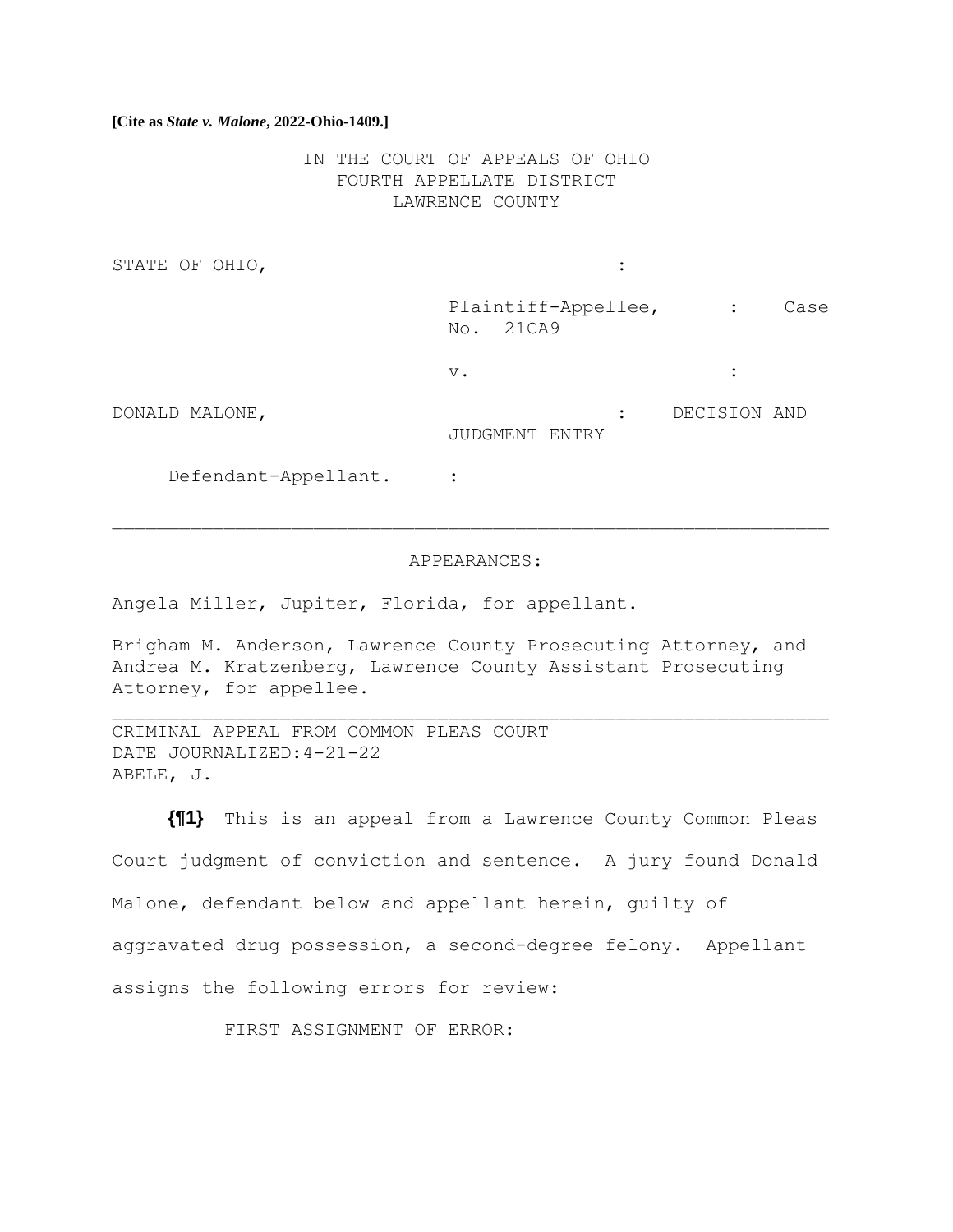"APPELLANT MALONE WAS DENIED EFFECTIVE ASSISTANCE OF COUNSEL IN VIOLATION OF THE SIXTH AND FOURTEENTH AMENDMENTS TO THE UNITED STATES CONSTITUTION AND ARTICLE I, SECTION 10 OF THE OHIO CONSTITUTION WHEN HIS ATTORNEY FAILED TO FILE AN AFFIDAVIT OF INDIGENCY TO WAIVE THE MANDATORY FINE."

SECOND ASSIGNMENT OF ERROR:

"THE TRIAL COURT ERRED IN DENYING APPELLANT MALONE'S MOTION TO SUPPRESS AS THE SEARCH OF THE LOCKED SAFE IN THE VEHICLE WAS UNLAWFUL."

THIRD ASSIGNMENT OF ERROR:

"APPELLANT MALONE'S CONVICTION FOR AGGRAVATED POSSESSION OF DRUGS WAS AGAINST THE MANIFEST WEIGHT OF THE EVIDENCE."

**{¶2}** On October 20, 2019, Lawrence County Sheriff's

Sergeant Brian Chaffins stopped appellant's vehicle for a traffic violation. During the stop, Officer Chaffins learned about appellant's arrest warrant, he placed him under arrest and conducted a search.

**{¶3}** During the search, Sergeant Chaffins found inside appellant's wallet a "jeweler's bag" that contained what appeared to be "crystal meth." Based upon this discovery, Chaffins suspected that additional drugs would be found inside appellant's vehicle, so he searched the vehicle. The vehicle search revealed two hypodermic needles near the center of the front passenger compartment and a small safe on the front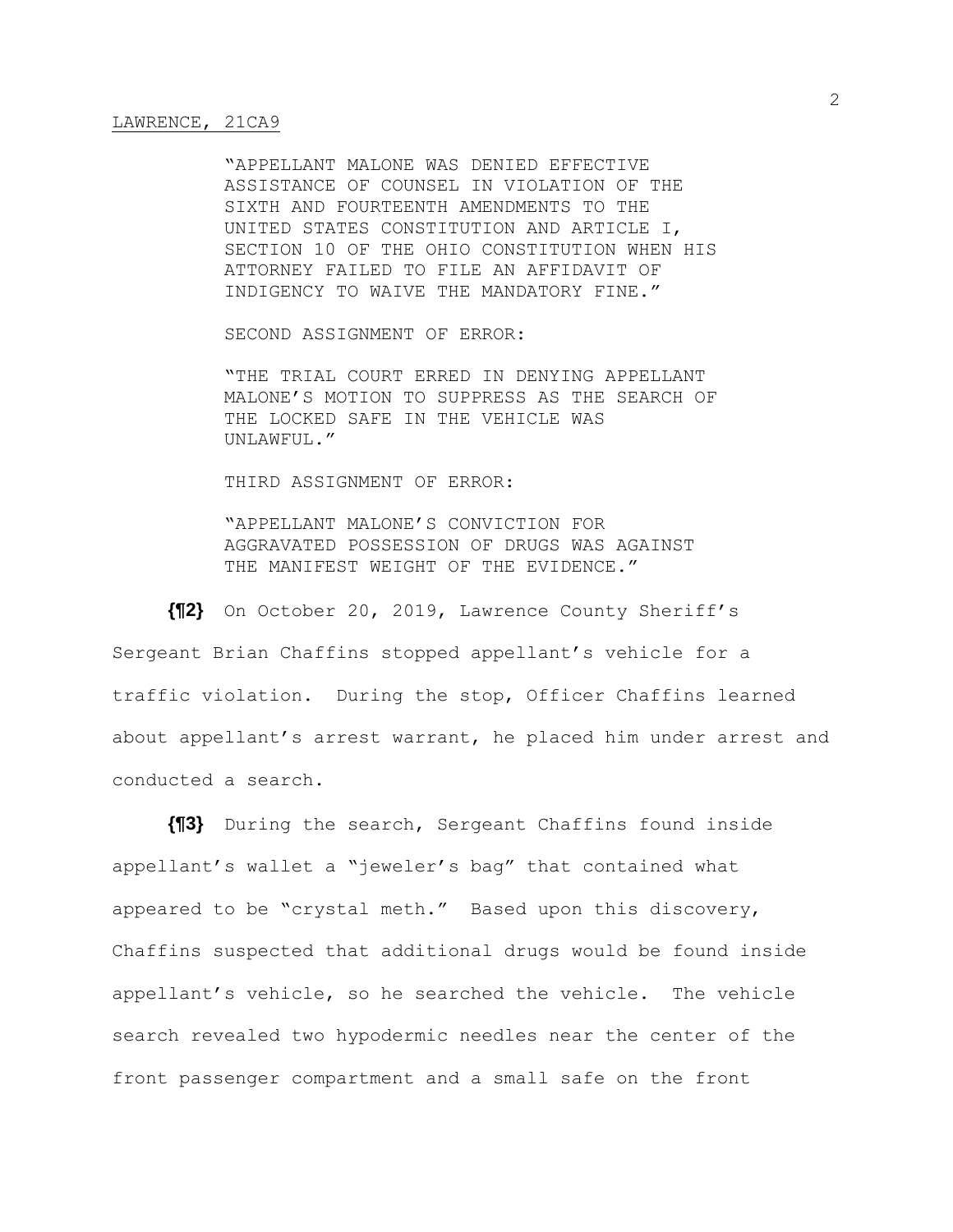passenger's seat. When Chaffins moved the safe, he heard "something inside of it" and asked appellant about the safe. Chaffins obtained the key to open the safe and discovered approximately 14 or 15 grams "of crystal meth." Appellant later admitted that the safe contained about one half ounce of methamphetamine. The prosecutor filed a bill of information that charged appellant with aggravated drug possession, in violation of R.C. 2925.11(A), a second-degree felony. Appellant entered a not-guilty plea.

**{¶4}** Subsequently, appellant filed a motion to suppress the evidence discovered during the search of the locked safe located inside his vehicle. Appellant argued that Sergeant Chaffins should have applied for a warrant to search the safe rather than a search during the traffic stop. After the hearing, the trial court overruled appellant's motion to suppress evidence.

**{¶5}** At the May 10 and 11, 2021 jury trial, the state presented evidence that appellant possessed three bags of methamphetamine that weighed a total of 16.33 grams. Sergeant Chaffins testified that he found two bags of methamphetamine inside the safe located within appellant's vehicle. Chaffins believed that the amount of methamphetamine contained in the two bags weighed between 14 and 15 grams.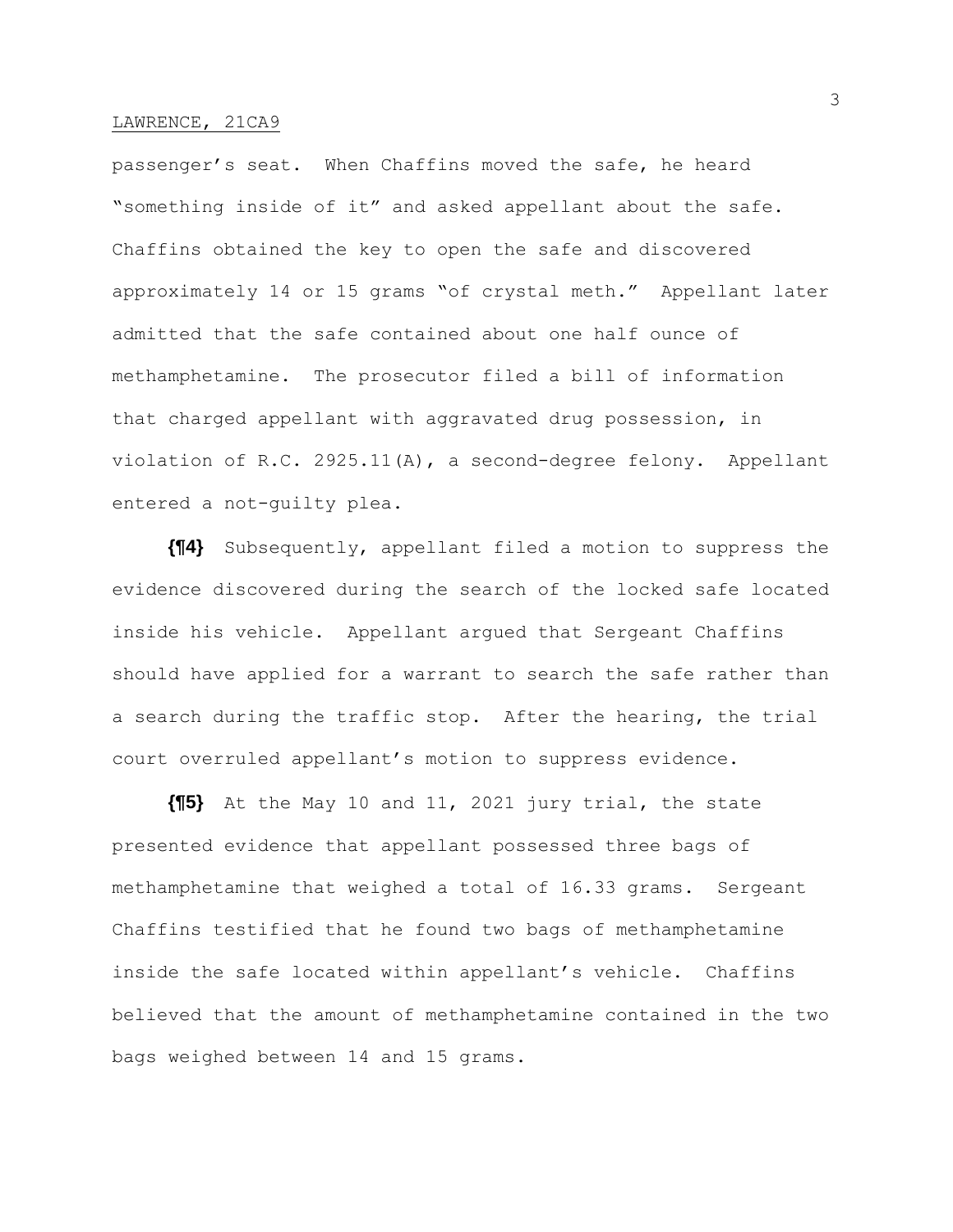**{¶6}** Lawrence County Sheriff's Deputy Jonathan Spoljaric testified that he found a third bag of methamphetamine when appellant changed clothes at the jail. Spoljaric explained that, when appellant changed into jail clothes, the deputy found a bag of methamphetamine in appellant's underwear. On crossexamination, Spoljaric clarified that the bag of methamphetamine had fallen out of appellant's underwear. He stated: "I do remember methamphetamine being in his underwear and it going onto the floor."

**{¶7}** Ohio Bureau of Criminal Investigation forensic scientist Michelle Taylor testified that the two bags of methamphetamine that Sergeant Chaffins discovered inside appellant's safe weighed 3.41 grams and 11.82 grams, respectively. Taylor stated that the third bag discovered in the jail weighed 1.10 grams.

**{¶8}** Appellant testified in his defense and did not dispute that he possessed methamphetamine in his vehicle, but did dispute the amount. Appellant stated that he had purchased 14.7 grams of methamphetamine. He explained that the methamphetamine was weighed at the time of purchase and the amount he purchased weighed "under fifteen grams."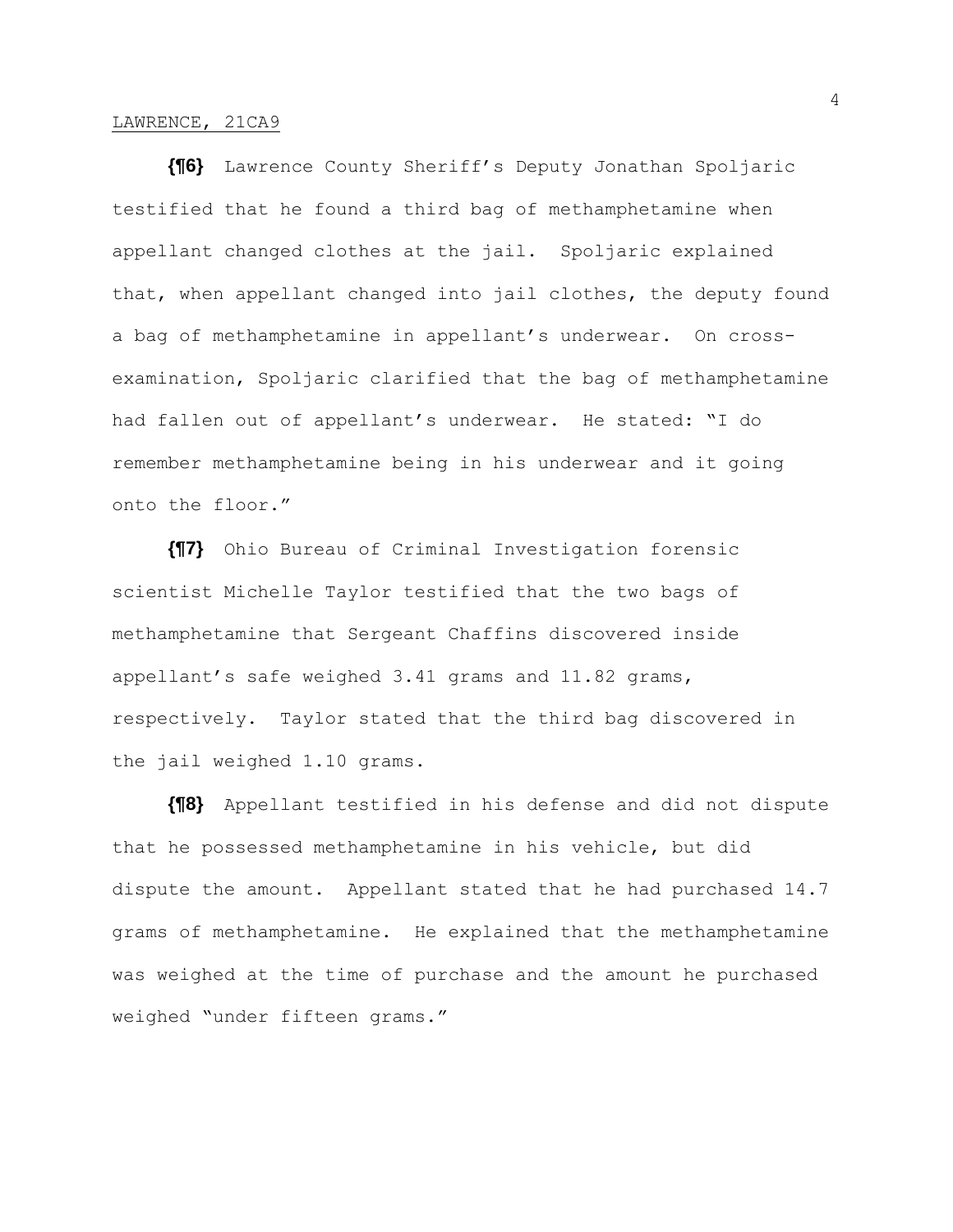**{¶9}** Appellant further disputed that he possessed the methamphetamine found at the jail. He denied that the methamphetamine had been in his underwear and had fallen to the floor while he changed into jail clothes. Appellant instead claimed that he noticed a bag of methamphetamine on the floor, and when he tried to pick it up the deputy told appellant not to touch it.

**{¶10}** After hearing the evidence, the jury found appellant guilty of second-degree-felony aggravated drug possession. The trial court sentenced appellant to serve six to nine years in prison and ordered him to pay a \$7,500 fine. This appeal followed.

I

**{¶11}** In his first assignment of error, appellant asserts that he did not receive the effective assistance of counsel. In particular, appellant alleges that trial counsel performed ineffectively by failing (1) to file an affidavit of indigency, and (2) to ask the court to find appellant indigent and unable to pay the mandatory fine. Appellant claims that, if trial counsel had filed an affidavit of indigency before sentencing, a reasonable probability exists that the court would have found appellant indigent and unable to pay the mandatory fine.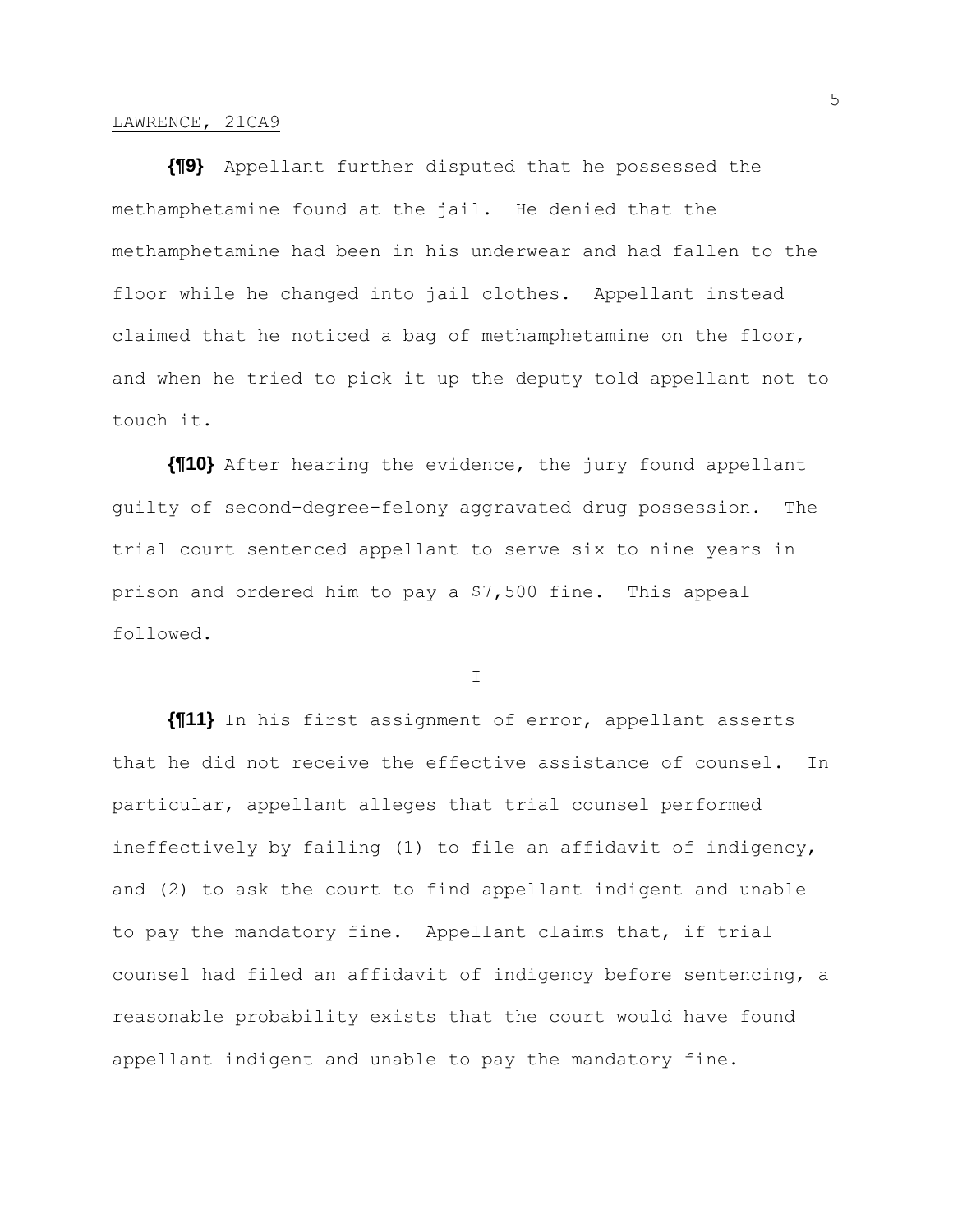**{¶12}** The Sixth Amendment to the United States Constitution, and Article I, Section 10 of the Ohio Constitution, provide that defendants in all criminal proceedings shall have the assistance of counsel for their defense. The United States Supreme Court has generally interpreted this provision to mean a criminal defendant is entitled to the "reasonably effective assistance" of counsel. *Strickland v. Washington*, 466 U.S. 668, 104 S.Ct. 2052, 80 L.Ed.2d 674 (1984); *accord Hinton v. Alabama*, 571 U.S. 263, 272, 134 S.Ct. 1081, 188 L.Ed.2d 1 (2014) (Sixth Amendment right to counsel means "that defendants are entitled to be represented by an attorney who meets at least a minimal standard of competence").

**{¶13}** To establish constitutionally ineffective assistance of counsel, a defendant must show that (1) his counsel's performance was deficient, and (2) the deficient performance prejudiced the defense and deprived the defendant of a fair trial. *E.g., Strickland*, 466 U.S. at 687; *State v. Myers*, 154 Ohio St.3d 405, 2018-Ohio-1903, 114 N.E.3d 1138, ¶ 183; *State v. Powell*, 132 Ohio St.3d 233, 2012-Ohio-2577, 971 N.E.2d 865, ¶ 85. "Failure to establish either element is fatal to the claim." *State v. Jones*, 4th Dist. Scioto No. 06CA3116, 2008- Ohio-968, ¶ 14. Therefore, if one element is dispositive, a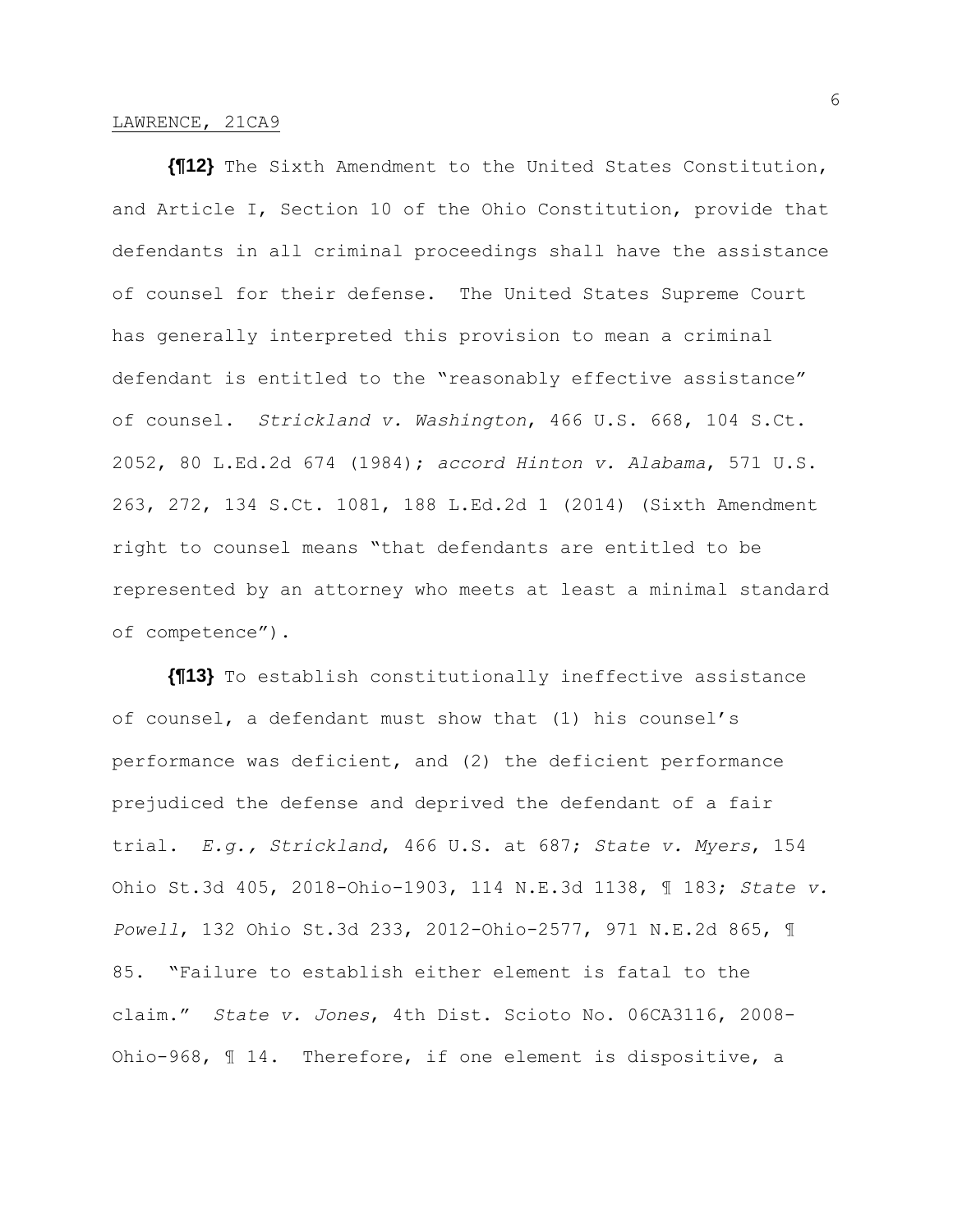court need not analyze both. *State v. Madrigal*, 87 Ohio St.3d 378, 389, 721 N.E.2d 52 (2000) (defendant's failure to satisfy one ineffective- assistance-of-counsel element "negates a court's need to consider the other").

**{¶14}** The deficient performance part of an ineffectiveness claim "is necessarily linked to the practice and expectations of the legal community: 'The proper measure of attorney performance remains simply reasonableness under prevailing professional norms.'" *Padilla v. Kentucky*, 559 U.S. 356, 366, 130 S.Ct. 1473, 176 L.Ed.2d 284 (2010), quoting *Strickland*, 466 U.S. at 688. Prevailing professional norms dictate that "a lawyer must have 'full authority to manage the conduct of the trial.'" *State v. Pasqualone*, 121 Ohio St.3d 186, 2009-Ohio-315, 903 N.E.2d 270, ¶ 24, quoting *Taylor v. Illinois*, 484 U.S. 400, 418, 108 S.Ct. 646, 98 L.Ed.2d 798 (1988).

**{¶15}** Furthermore, "'[i]n any case presenting an ineffectiveness claim, "the performance inquiry must be whether counsel's assistance was reasonable considering all the circumstances."'" *Hinton v. Alabama*, 571 U.S. 263, 273, 134 S.Ct. 1081, 188 L.Ed.2d 1 (2014), quoting *Strickland*, 466 U.S. at 688. Accordingly, "[i]n order to show deficient performance, the defendant must prove that counsel's performance fell below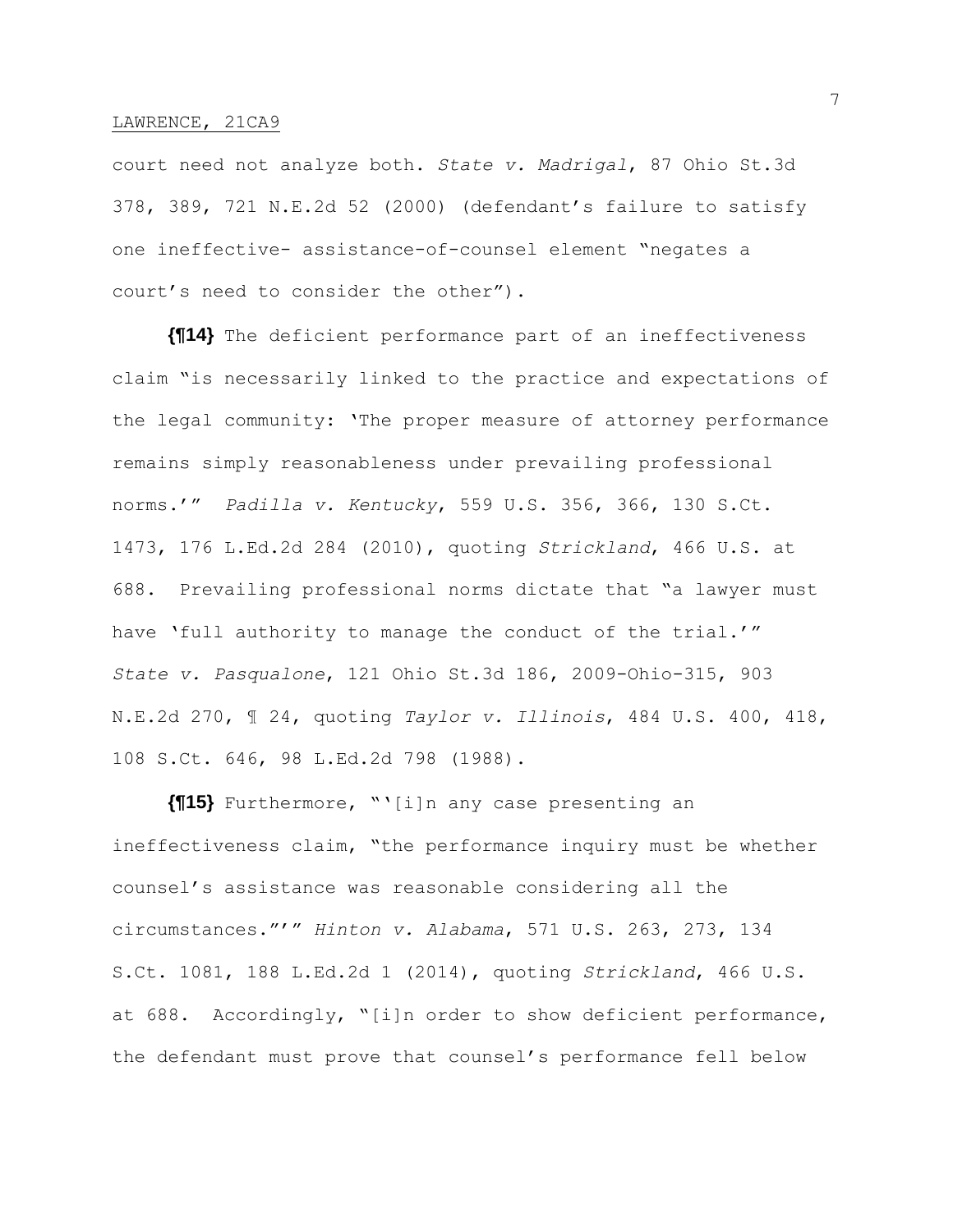an objective level of reasonable representation." *State v. Conway*, 109 Ohio St.3d 412, 2006-Ohio-2815, 848 N.E.2d 810, ¶ 95 (citations omitted).

**{¶16}** Moreover, when considering whether trial counsel's representation amounts to deficient performance, "a court must indulge a strong presumption that counsel's conduct falls within the wide range of reasonable professional assistance." *Strickland*, 466 U.S. at 689. Thus, "the defendant must overcome the presumption that, under the circumstances, the challenged action might be considered sound trial strategy." *Id.* Additionally, "[a] properly licensed attorney is presumed to execute his duties in an ethical and competent manner." *State v. Taylor*, 4th Dist. Washington No. 07CA11, 2008-Ohio-482, ¶ 10, citing *State v. Smith*, 17 Ohio St.3d 98, 100, 477 N.E.2d 1128 (1985). Therefore, a defendant bears the burden to show ineffectiveness by demonstrating that counsel's errors were "so serious" that counsel failed to function "as the 'counsel' guaranteed \* \* \* by the Sixth Amendment." *Strickland*, 466 U.S. at 687; *e.g., State v. Gondor*, 112 Ohio St.3d 377, 2006-Ohio-6679, 860 N.E.2d 77, ¶ 62; *State v. Hamblin*, 37 Ohio St.3d 153, 156, 524 N.E.2d 476 (1988).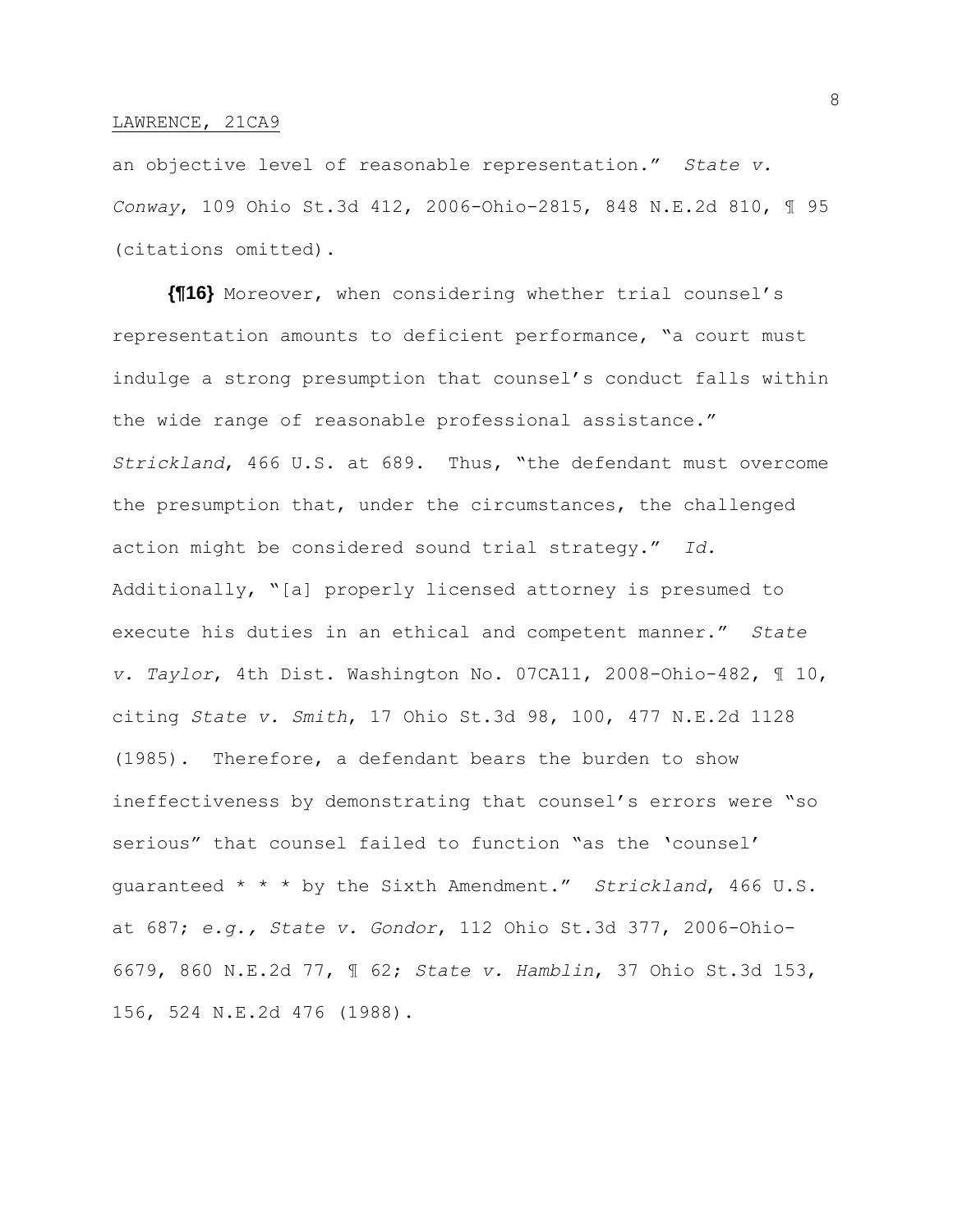**{¶17}** To establish prejudice, a defendant must demonstrate that a reasonable probability exists that "'but for counsel's errors, the result of the proceeding would have been different. A reasonable probability is a probability sufficient to undermine the outcome.'" *Hinton*, 571 U.S. at 275, quoting *Strickland*, 466 U.S. at 694; *e.g., State v. Short*, 129 Ohio St.3d 360, 2011-Ohio-3641, 952 N.E.2d 1121, ¶ 113; *State v. Bradley*, 42 Ohio St.3d 136, 538 N.E.2d 373 (1989), paragraph three of the syllabus; *accord State v. Spaulding*, 151 Ohio St.3d 378, 2016-Ohio-8126, 89 N.E.3d 554, ¶ 91 (prejudice component requires a "but for" analysis). Furthermore, courts ordinarily may not simply presume the existence of prejudice but, instead, must require a defendant to affirmatively establish prejudice. *State v. Clark*, 4th Dist. Pike No. 02CA684, 2003-Ohio-1707, ¶ 22; *State v. Tucker*, 4th Dist. Ross No. 01CA2592 (Apr. 2, 2002). As we have repeatedly recognized, speculation is insufficient to establish the prejudice component of an ineffective assistance of counsel claim. *E.g., State v. Tabor*, 4th Dist. Jackson No. 16CA9, 2017-Ohio-8656, ¶ 34; *State v. Jenkins*, 4th Dist. Ross No. 13CA3413, 2014-Ohio-3123, ¶ 22; *State v. Simmons*, 4th Dist. Highland No. 13CA4, 2013-Ohio-2890, ¶ 25; *State v. Halley*, 4th Dist. Gallia No. 10CA13, 2012-Ohio-1625, ¶ 25; *State v. Leonard*,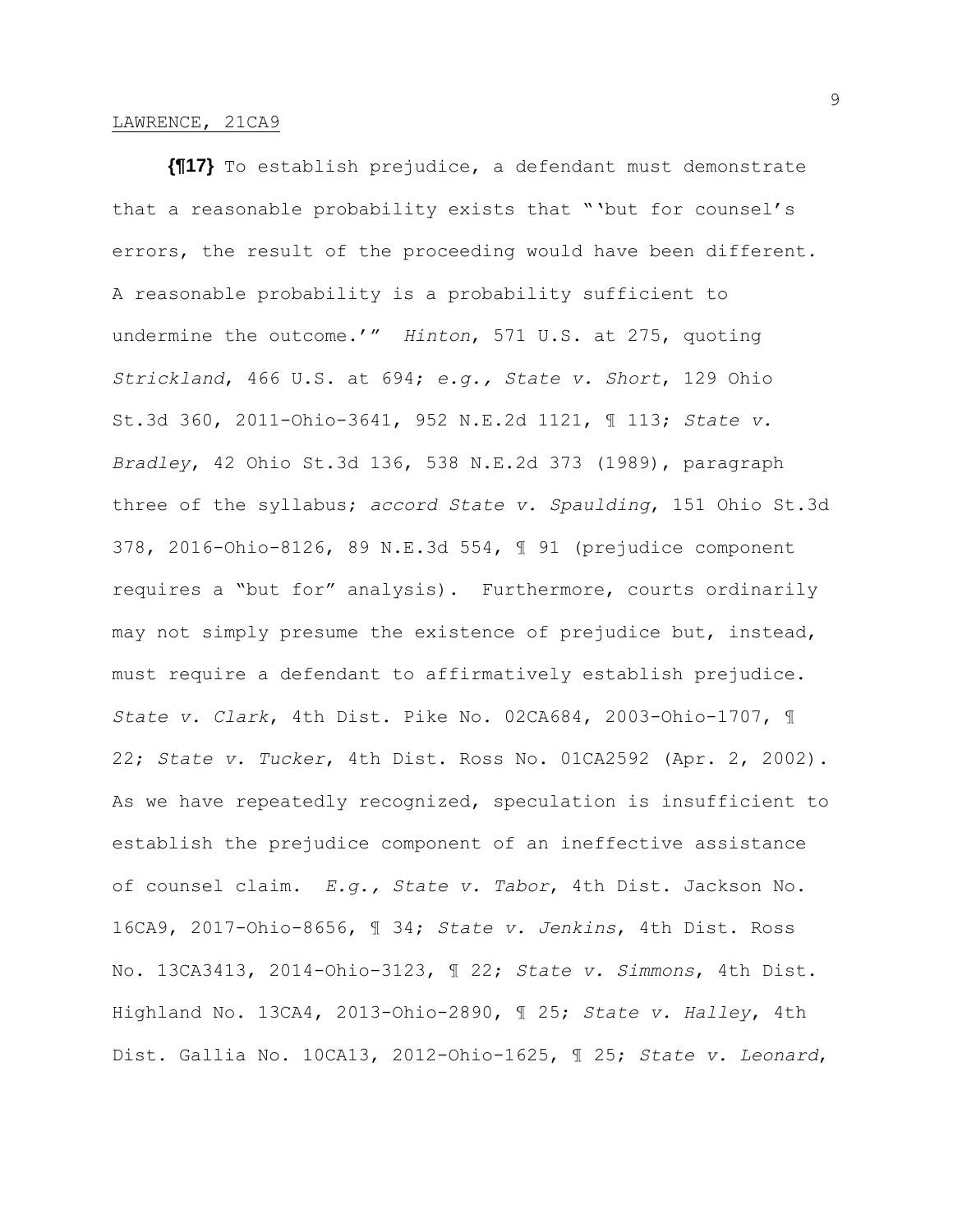4th Dist. Athens No. 08CA24, 2009-Ohio-6191, ¶ 68; *accord State v. Powell*, 132 Ohio St.3d 233, 2012-Ohio-2577, 971 N.E.2d 865, ¶ 86 (argument that is purely speculative cannot serve as the basis for an ineffectiveness claim).

**{¶18}** In the case sub judice, appellant alleges that trial counsel rendered ineffective assistance of counsel by failing to file an affidavit of indigency before sentencing that stated appellant is unable to pay the mandatory fine. Appellant contends that if trial counsel had filed an affidavit, the trial court would have found the appellant to be indigent and unable to pay the mandatory fine.

**{¶19}** A criminal defendant who seeks to show that trial counsel provided ineffective assistance by failing to file an affidavit alleging indigency and an inability to pay a mandatory fine must establish both of the following: (1) counsel's failure to file an affidavit constitutes deficient performance; and (2) a reasonable probability exists that the trial court would have found the defendant to be indigent and unable to pay the mandatory fine. *State v. Davis*, 159 Ohio St.3d 31, 2020-Ohio-309, 146 N.E.3d 560, ¶ 16.

**{¶20}** In the case at bar, assuming, arguendo, that trial counsel's failure to file an affidavit of indigency constitutes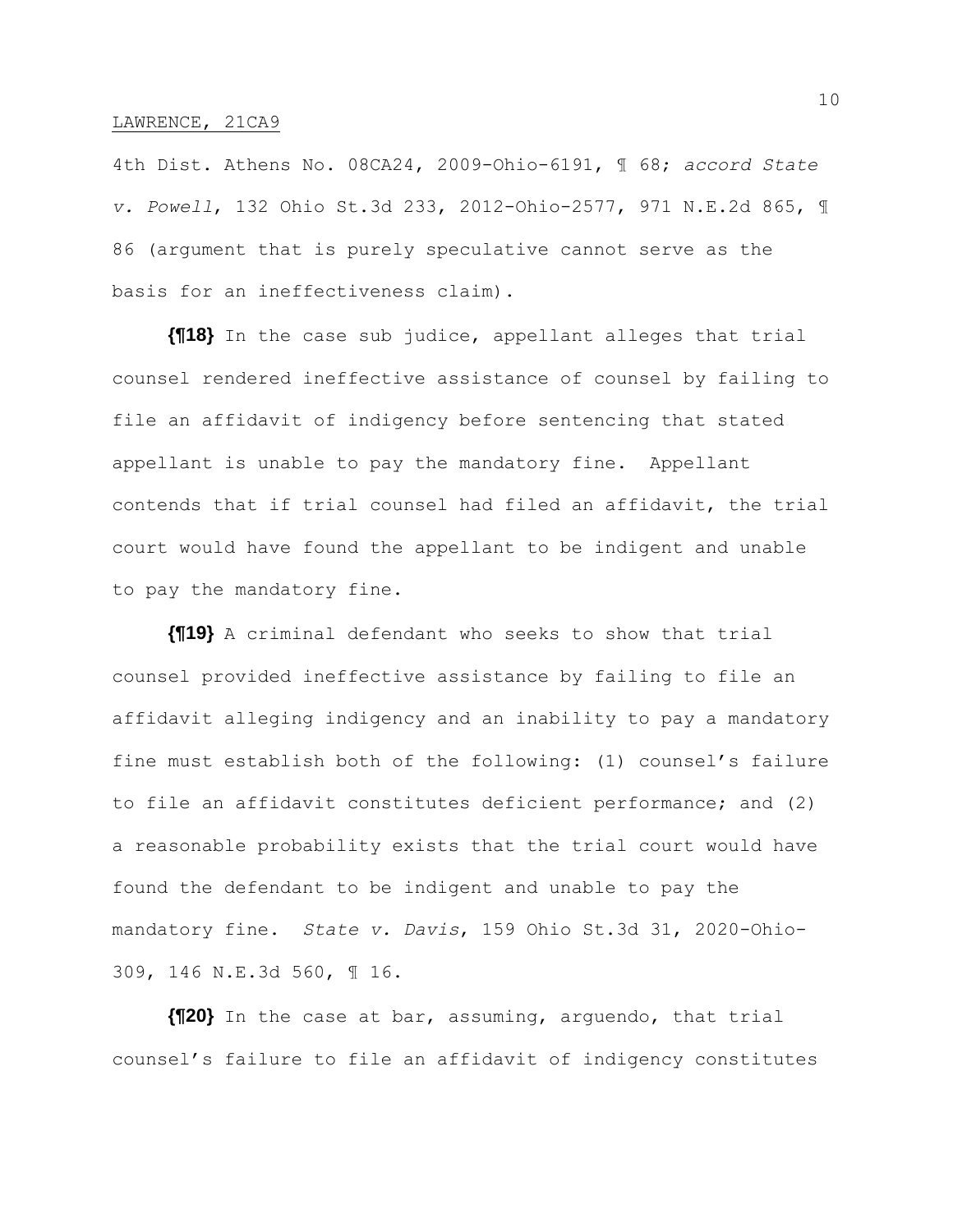deficient performance, we do not believe that appellant has demonstrated that a reasonable probability exists that the trial court would have found that appellant lacks the ability to pay the mandatory fine.

R.C. 2929.18(B)(1) states:

If an offender alleges in an affidavit filed with the court prior to sentencing that the offender is indigent and unable to pay the mandatory fine and if the court determines the offender is an indigent person and is unable to pay the mandatory fine described in this division, the court shall not impose the mandatory fine upon the offender.

We note that "the burden is upon the offender to affirmatively demonstrate that he or she is indigent and is unable to pay the mandatory fine." *State v. Gipson*, 80 Ohio St.3d 626, 635, 687 N.E.2d 750 (1998). A court must determine whether an offender is indigent and unable to pay a mandatory fine should not limit its inquiry to the offender's circumstances "at the moment of sentencing." *Id.* at 636. Instead, the court "can (and should) [consider the offender's] future ability to pay." *Id.* Courts generally have identified some of the following factors as relevant when considering an offender's ability to pay a fine: (1) the offender's age; (2) the offender's employment history and potential; (3) the offender's education; (4) the offender's health; (5) the length of the offender's prison term; (6) the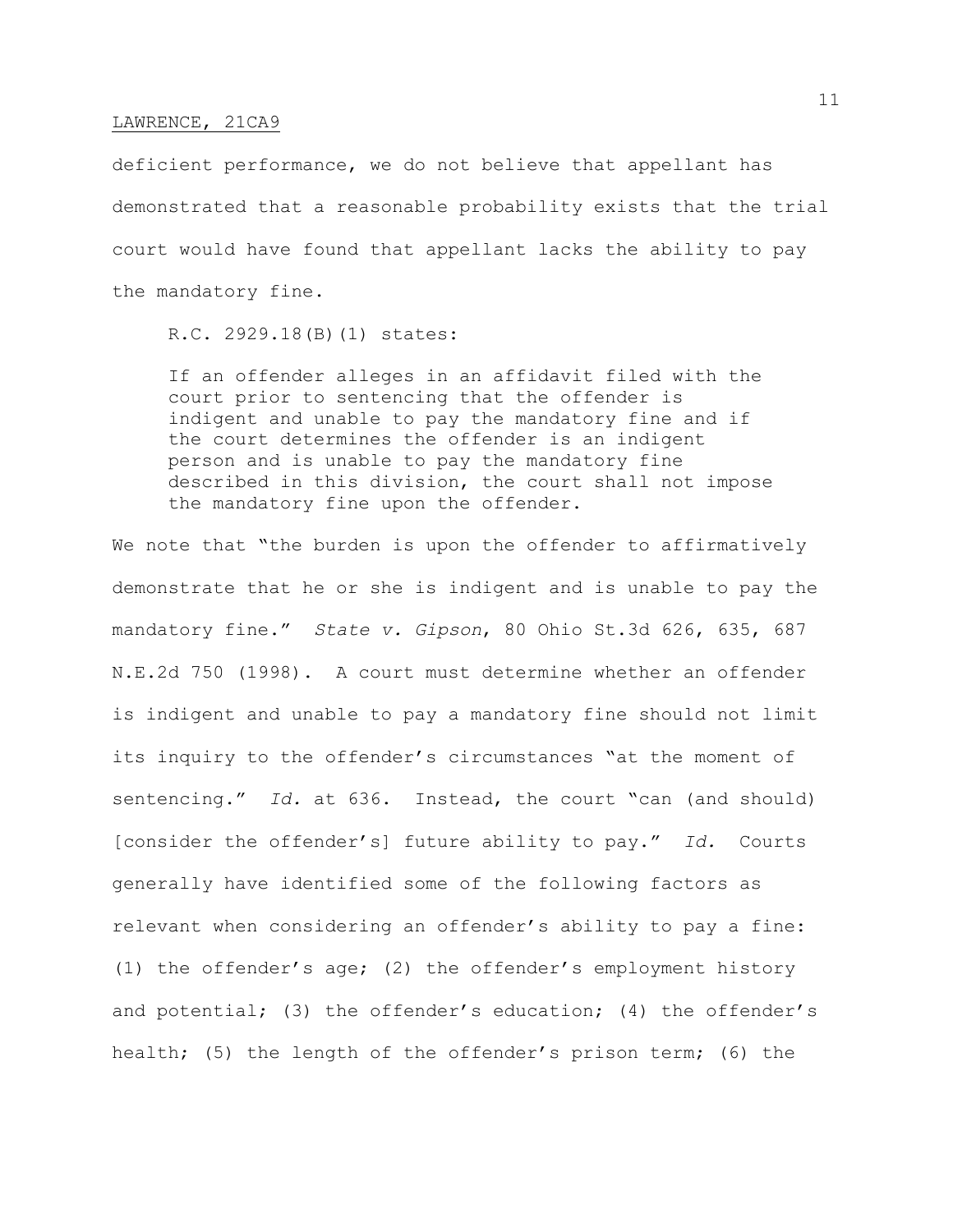offender's source of income; (7) the offender's income potential; (8) whether the offender is indigent; and (9) the amount of the fine. *State v. Lykins*, 2017-Ohio-9390, 102 N.E.3d 503, ¶ 13 (4th Dist.) (citations omitted).

**{¶21}** Importantly, however, "a determination of indigency alone does not rise to the level of creating a reasonable probability that the trial court would have" found the defendant unable to pay a mandatory fine. *Davis* at ¶ 15. Accordingly, a trial court's determination that a defendant is indigent for purposes of appointing counsel does not preclude the court from determining that a defendant has the ability to pay a mandatory fine. *E.g., State v. Nitsche*, 2016-Ohio-3170, 66 N.E.3d 135, ¶ 76 (8th Dist.); *State v. Palmison*, 9th Dist. Summit No. 20854, 2002-Ohio-2900, ¶ 25. Likewise, a trial court is not precluded from imposing a mandatory fine upon an offender who is sentenced to a lengthy prison sentence. *Nitsche* at ¶ 76, citing *State v. Western*, 2015-Ohio-627, 29 N.E.3d 245, ¶ 57 (2d Dist.).

**{¶22}** Appellant contends that the facts shown in the record establish that a reasonable probability exists that the trial court would have found appellant indigent and unable to pay the mandatory fine. Appellant points out that he has "a long history of drug addiction, a lengthy criminal record  $* * *$  and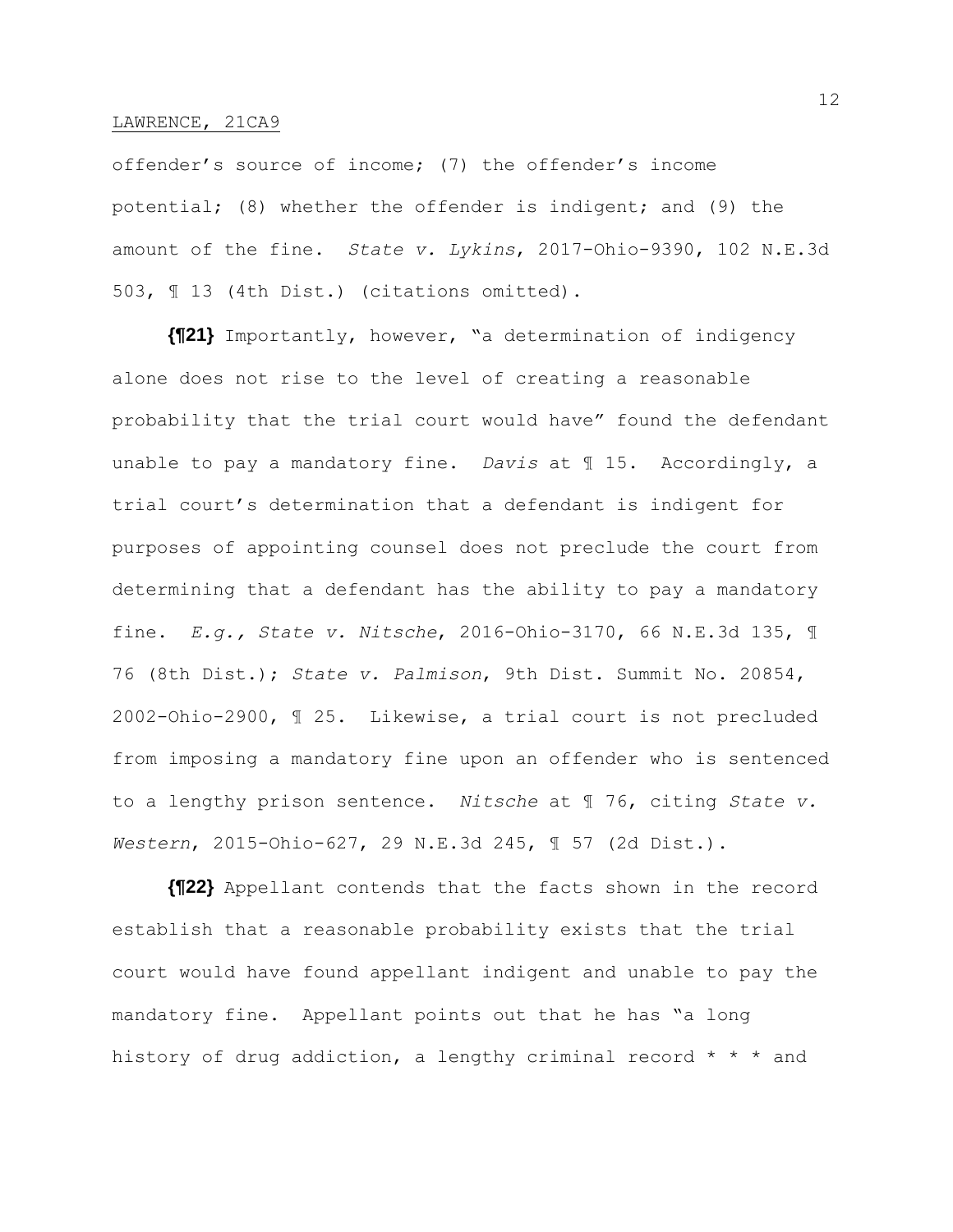was unemployed both prior to and at the time of trial." The state, however, argues that the facts in the record fail to support a conclusion that a reasonable probability exists that the trial court would have found appellant indigent and unable to pay the mandatory fine. The state notes that appellant told Sergeant Chaffins that appellant "come[s] from a pretty good family." The state further observes that appellant informed Chaffins: "I've got money. I ain't gotta worry about selling dope to supply my habit." The state additionally points out that appellant testified that he buys meth "almost daily," that he buys meth "all the time," and that meth is "part of [his] life." The state also observes that appellant will be of working age when released from prison and nothing in the record shows appellant suffers from any mental or physical problems that may inhibit his ability to earn income when released from prison. The state further notes that appellant stated he has a high-school degree and has completed some college.

**{¶23}** We agree with the state that appellant has failed to show that a reasonable probability exists that the trial court would have found him indigent and unable to pay the mandatory fine if trial counsel had filed an affidavit before sentencing. Appellant readily admitted that he has money and had no problems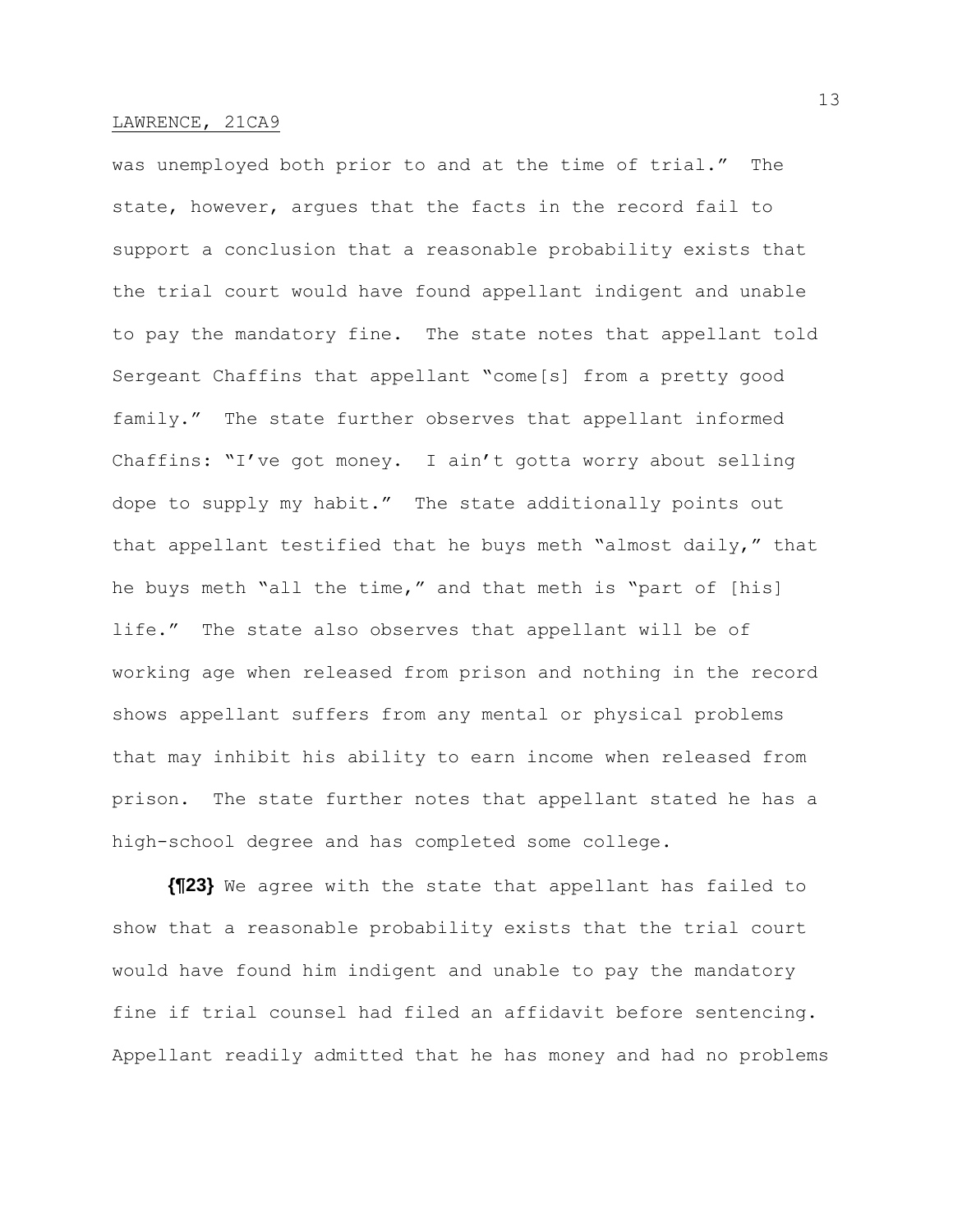affording his daily drug habit. If appellant has money and the ability to fund his daily drug habit, we do not believe that the trial court likely would have found that appellant lacks the future ability to pay the mandatory fine. We further note that appellant's September 24, 2020 financial disclosure form indicated that he earned \$1,000 per month. At trial, appellant stated that he earned money working on computers and cell phones. Nothing in the record suggests appellant would be unable to work in this same capacity after his prison term.

**{¶24}** Moreover, the record contains no indication that appellant "would be unemployable upon his release, such as a health or medical condition that would preclude him from future employment." *State v. Freeman*, 1st Dist. Hamilton No. C-180090, 2018-Ohio-4973, ¶ 13, citing *State v. Hale*, 5th Dist. Perry No. 14-CA-00010, 2014-Ohio-4981, ¶ 18-20 (reasonable probability existed that trial court would have waived the mandatory fine if counsel had filed an affidavit of indigency due to defendant's medical conditions, including the use of an oxygen tank, hypertension, COPD, IBS, coronary artery disease, obstructive sleep apnea, a stroke, leg pains, and seizures); *State v. Campbell*, 12th Dist. Warren No. CA2012-08-070, 2013-Ohio-3088, ¶ 9-10 (trial court did not err in waiving the mandatory fine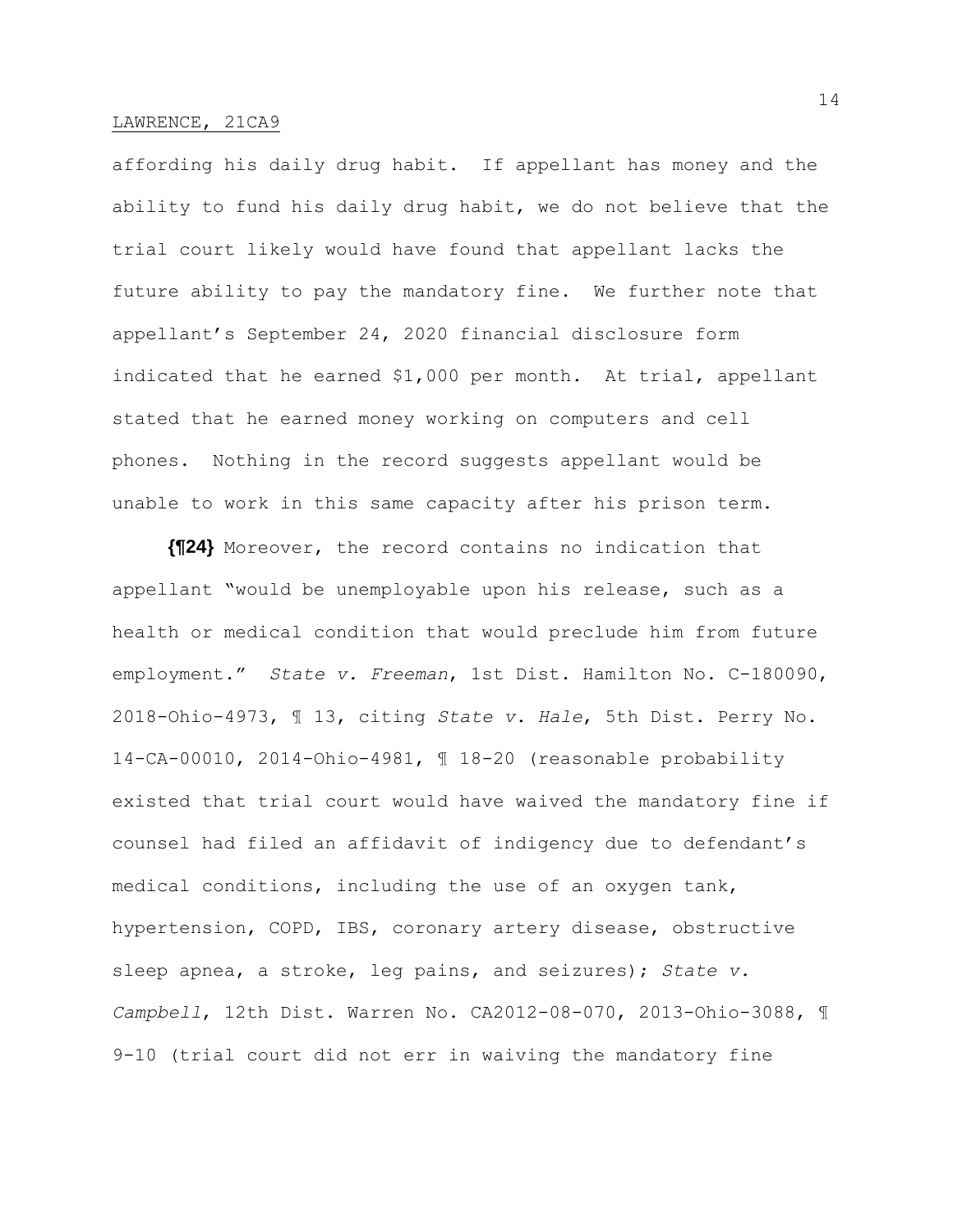because defendant indigent and not able to work because of diabetes, high blood pressure, nerve damage, torn rotator cuff, depression, anxiety, acid reflux and need for drug treatment). Instead, the record in the case sub judice shows that appellant will be between 36 and 40 years old when released from prison and has no health conditions that would prevent him from obtaining gainful employment. *See State v. Lenhert*, 6th Dist. Wood No. WD-08-078, 2009-Ohio-5392, ¶ 11 ("the trial court could have determined that upon being released from prison, appellant would be in his twenties, able to work and pursue productivity and, therefore, would be able to pay the imposed sanction"); *State v. Johnson*, 6th Dist. Lucas No. L-03-1046, 2004-Ohio-2458, ¶ 47 (defendant failed to demonstrate reasonable probability trial court would have found him indigent when record did not contain information about defendant's finances except for statement at arraignment that he did not have funds to hire attorney).

**{¶25}** Thus, even though appellant is incarcerated and filed an affidavit of indigency for purposes of obtaining appointed appellate counsel, the record does not support a finding that appellant lacks the future ability to pay the mandatory fine. Thus, under these circumstances we are unable to conclude that a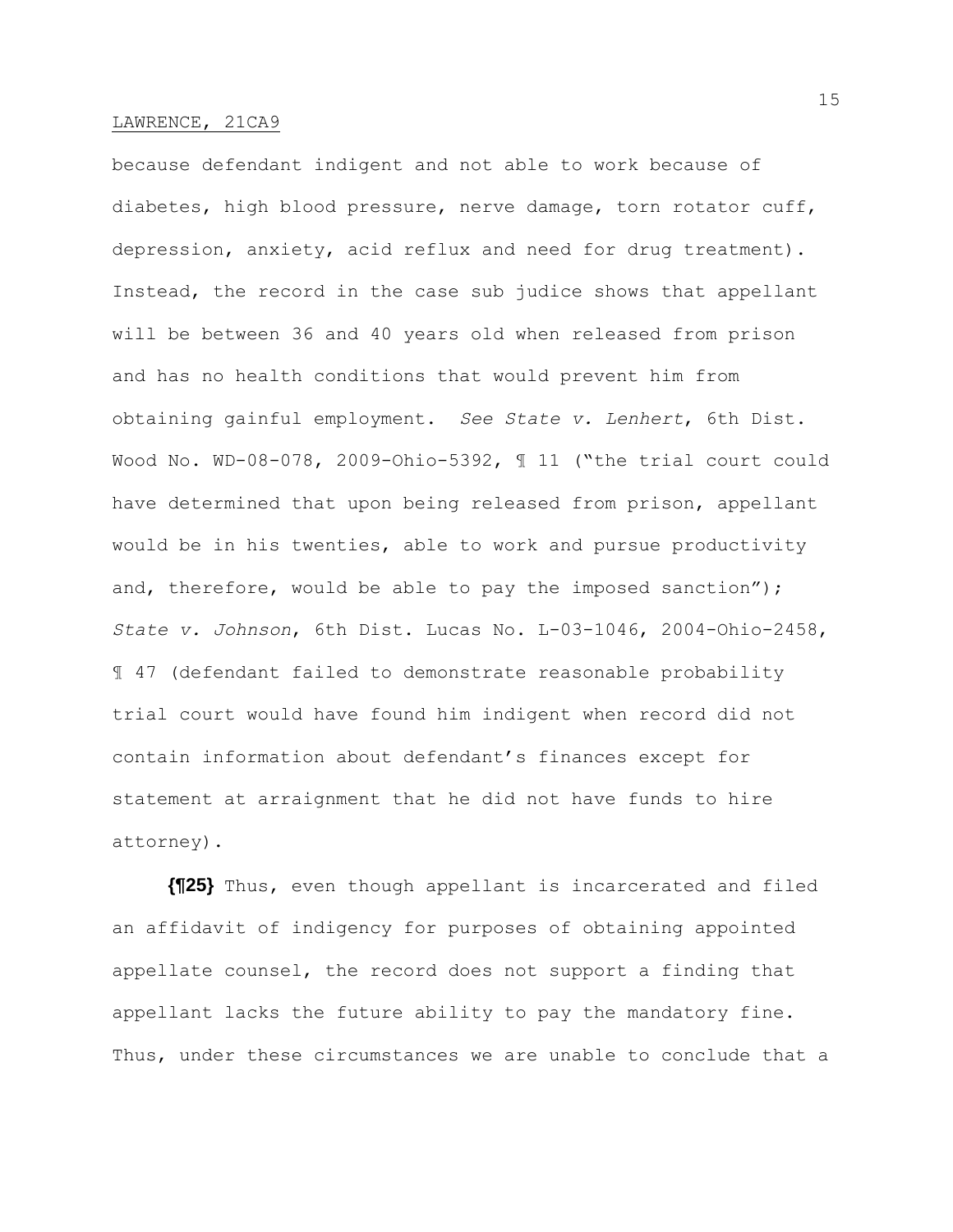reasonable probability exists that the trial court would have found appellant indigent and unable to pay the mandatory fine if trial counsel had filed a proper affidavit before sentencing. We therefore do not agree with appellant that trial counsel failed to provide appellant with the effective assistance of counsel.

**{¶26}** Accordingly, based upon the foregoing reasons, we overrule appellant's first assignment of error.

II

**{¶27}** In his second assignment of error, appellant asserts that the trial court erred by denying his motion to suppress the methamphetamine discovered inside the locked safe located inside his vehicle. Appellant contends that Sergeant Chaffins did not have sufficient indicators of drug activity to give him probable cause to open the locked safe.

**{¶28}** In general, appellate review of a trial court's ruling on a motion to suppress evidence involves a mixed question of law and fact. *E.g., State v. Castagnola*, 145 Ohio St.3d 1, 2015- Ohio-1565, 46 N.E.3d 638, ¶ 32; *State v. Burnside*, 100 Ohio St.3d 152, 2003-Ohio-5372, 797 N.E.2d 71, ¶ 8; *State v. Moore*, 2013-Ohio-5506, 5 N.E.3d 41 (4th Dist.), ¶ 7. Appellate courts thus "'must accept the trial court's findings of fact if they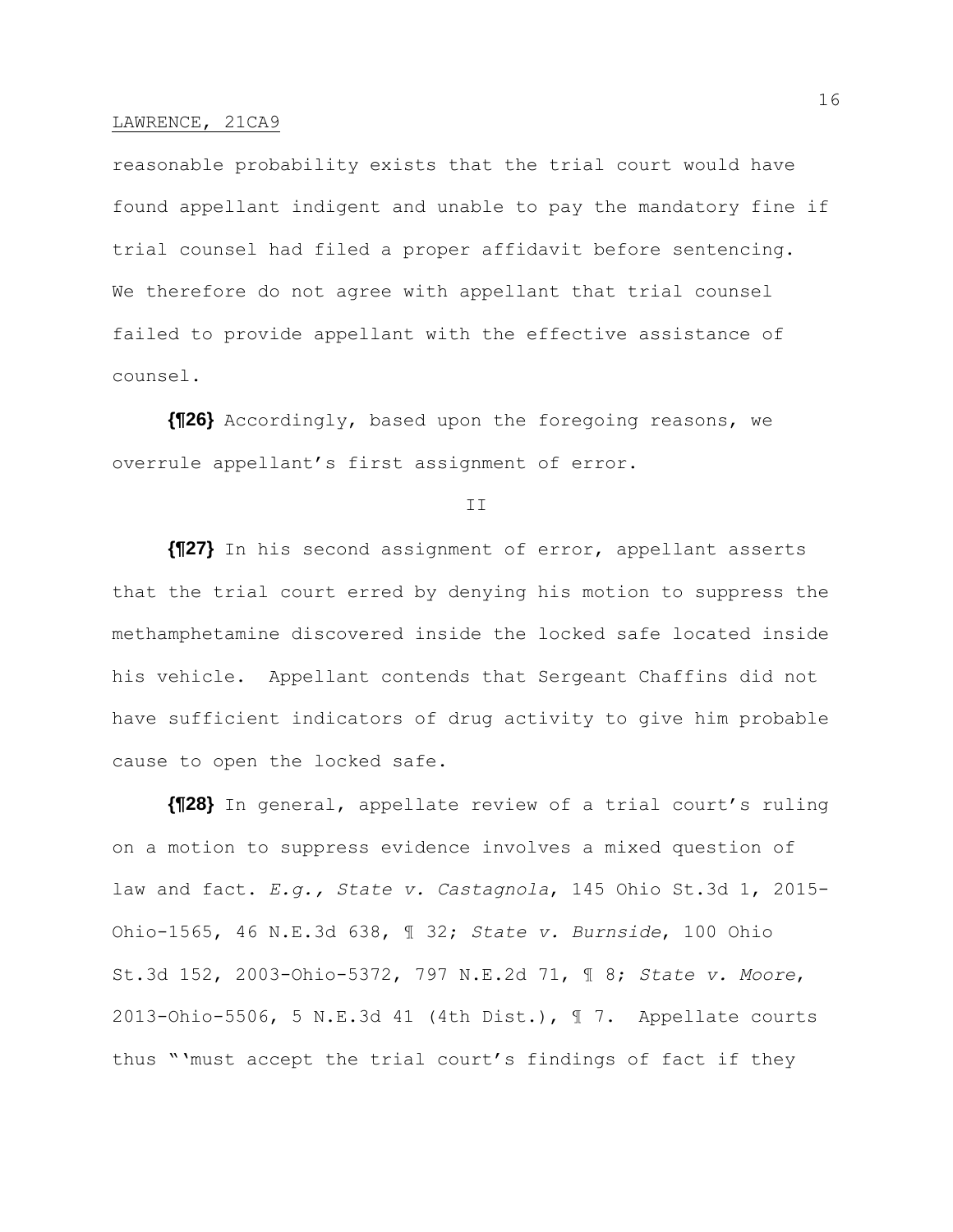are supported by competent, credible evidence.'" *State v. Leak*, 145 Ohio St.3d 165, 2016-Ohio-154, 47 N.E.3d 821, ¶ 12, quoting *Burnside* at ¶ 8. Accepting those facts as true, reviewing courts "'independently determine as a matter of law, without deference to the conclusion of the trial court, whether the facts satisfy the applicable legal standard.'" *Id.*, quoting *Burnside* at ¶ 8.

**{¶29}** The Fourth and Fourteenth Amendments to the United States Constitution, as well as Section 14, Article I of the Ohio Constitution, protect individuals against unreasonable governmental searches and seizures. *Delaware v. Prouse*, 440 U.S. 648, 662, 99 S.Ct. 1391, 1400, 59 L.Ed.2d 660 (1979); *State v. Gullett*, 78 Ohio App.3d 138, 143, 604 N.E.2d 176 (1992). "[S]earches [and seizures] conducted outside the judicial process, without prior approval by judge or magistrate, are per se unreasonable under the Fourth Amendment—subject only to a few specifically established and well-delineated exceptions." *Katz v. United States*, 389 U.S. 347, 357, 88 S.Ct. 507, 514, 19 L.Ed.2d 576 (1967); *State v. Roberts*, 110 Ohio St.3d 71, 2006- Ohio-3665, 850 N.E.2d 1168, ¶ 98.

**{¶30}** When a law enforcement officer has probable cause to believe that a vehicle contains contraband, the officer may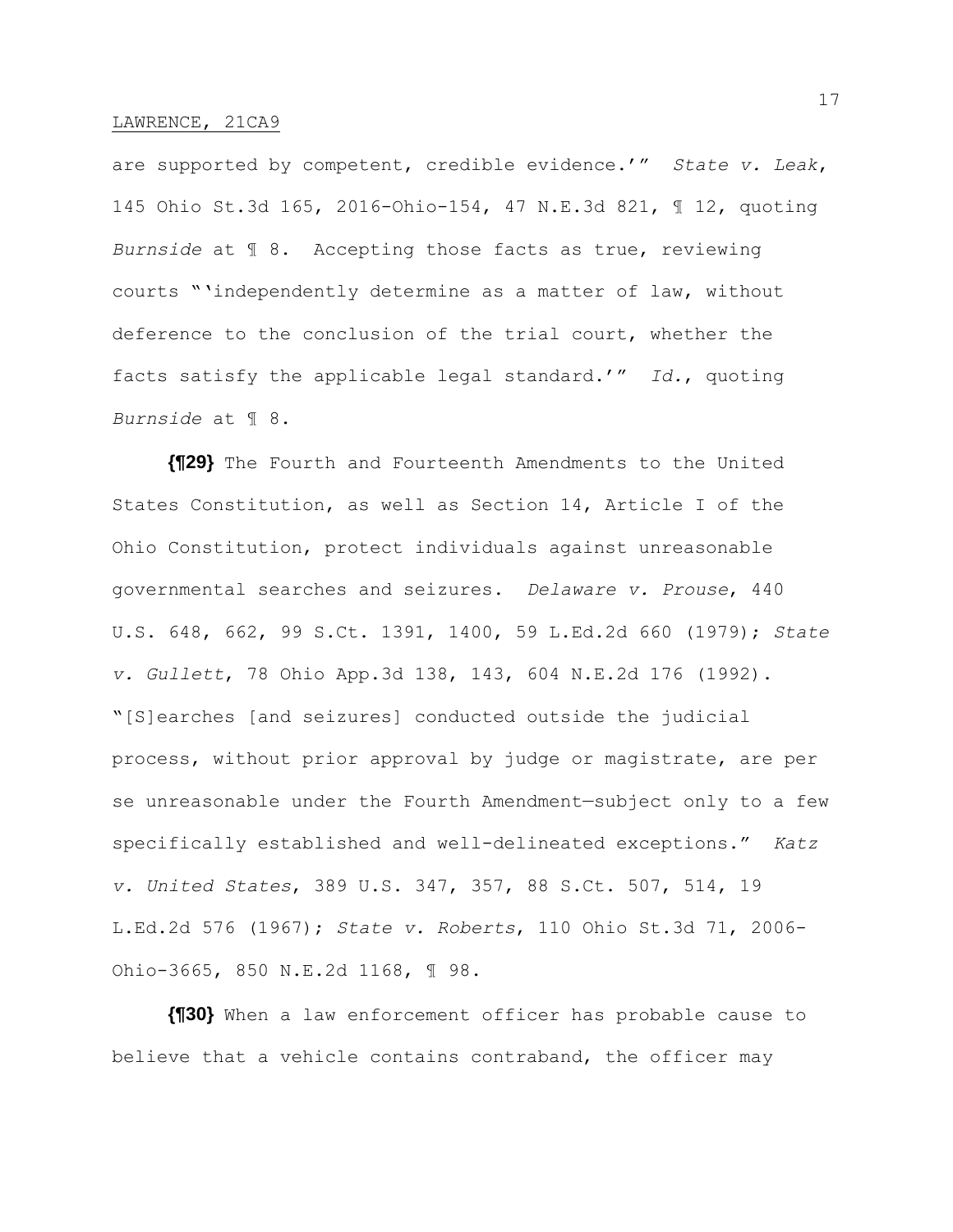search a validly stopped motor vehicle based upon the wellestablished automobile exception to the warrant requirement. *State v. Moore*, 90 Ohio St.3d 47, 51, 734 N.E.2d 804 (2000), citing *Maryland v. Dyson*, 527 U.S. 465, 466, 119 S.Ct. 2013, 144 L.Ed.2d 442 (1999). Probable cause exists when there is a "fair probability that contraband or evidence of a crime will be found in a particular place." *Illinois v. Gates*, 462 U.S. 213, 238, 103 S.Ct. 2317, 76 L.Ed.2d 527 (1983). Furthermore, "Ohio courts have held that the production of drugs by an occupant of a vehicle independently provides an officer with additional probable cause to believe that the vehicle contains evidence of contraband." *State v. Donaldson*, 6th Dist. Wood No. WD-18-034, 2019-Ohio-232, ¶ 29; *State v. Young*, 12th Dist. Warren No. CA2011-06-066, 2012-Ohio-3131, ¶ 32-33 (once driver admitted he possessed marijuana, officers obtained probable cause to search vehicle).

**{¶31}** Additionally, under the automobile exception to the warrant requirement, law enforcement officers may search containers located within the vehicle so long as they have probable cause to believe that contraband or evidence may be concealed inside the automobile. *California v. Acevedo*, 500 U.S. 565, 580, 111 S. Ct. 1982, 114 L. Ed.2d 619 (1991); *United*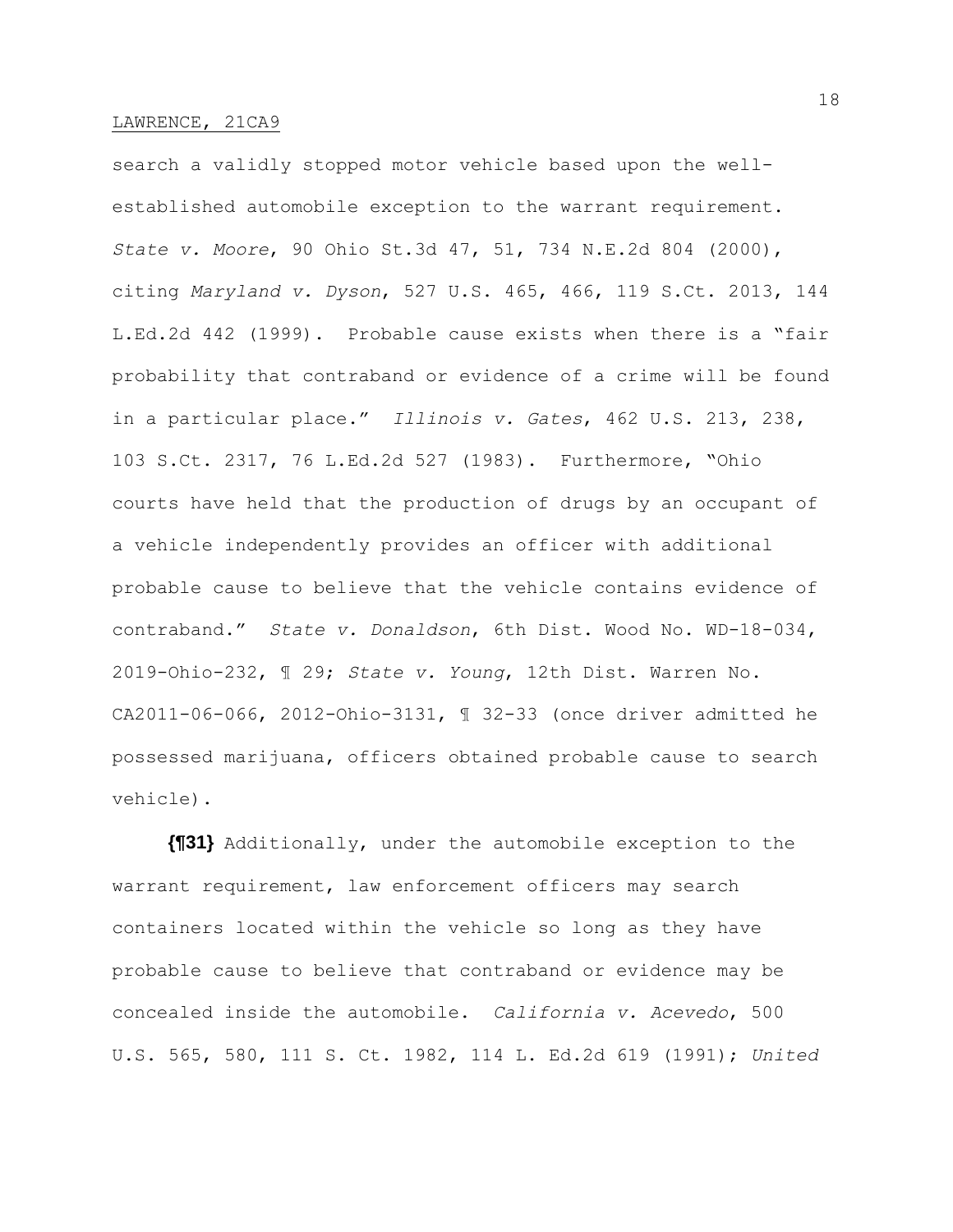*States v. Ross*, 456 U.S. 798, 102 S.Ct. 2157, 72 L.Ed.2d 572 (1982). In other words, "[i]f probable cause justifies the search of a lawfully stopped vehicle, it justifies the search of every part of the vehicle and its contents that may conceal the object of the search." *Ross* at 825. Consequently, when officers have "probable cause to search for contraband in a car, it is reasonable for police officers  $* * *$  to examine packages and containers without a showing of individualized probable cause for each one." *Wyoming v. Houghton* 526 U.S. 295, 320, 119 S.Ct. 1297, 143 L.Ed.2d 408 (1999); *accord State v. Vega*, 154 Ohio St.3d 569, 2018-Ohio-4002, 116 N.E.3d 1262 (officer could lawfully open sealed envelope located inside vehicle when officer possessed probable cause to search vehicle).

**{¶32}** In the case at bar, we do not agree with appellant that Sergeant Chaffins lacked probable cause to search the vehicle and its contents, including the locked safe, for evidence of criminal activity. Chaffins discovered methamphetamine inside a wallet that he had retrieved from appellant's person. Appellant also admitted that he possessed drugs. The discovery of illegal drugs on appellant's person gave Chaffins probable cause to believe that the vehicle in which appellant had been traveling contained drug-related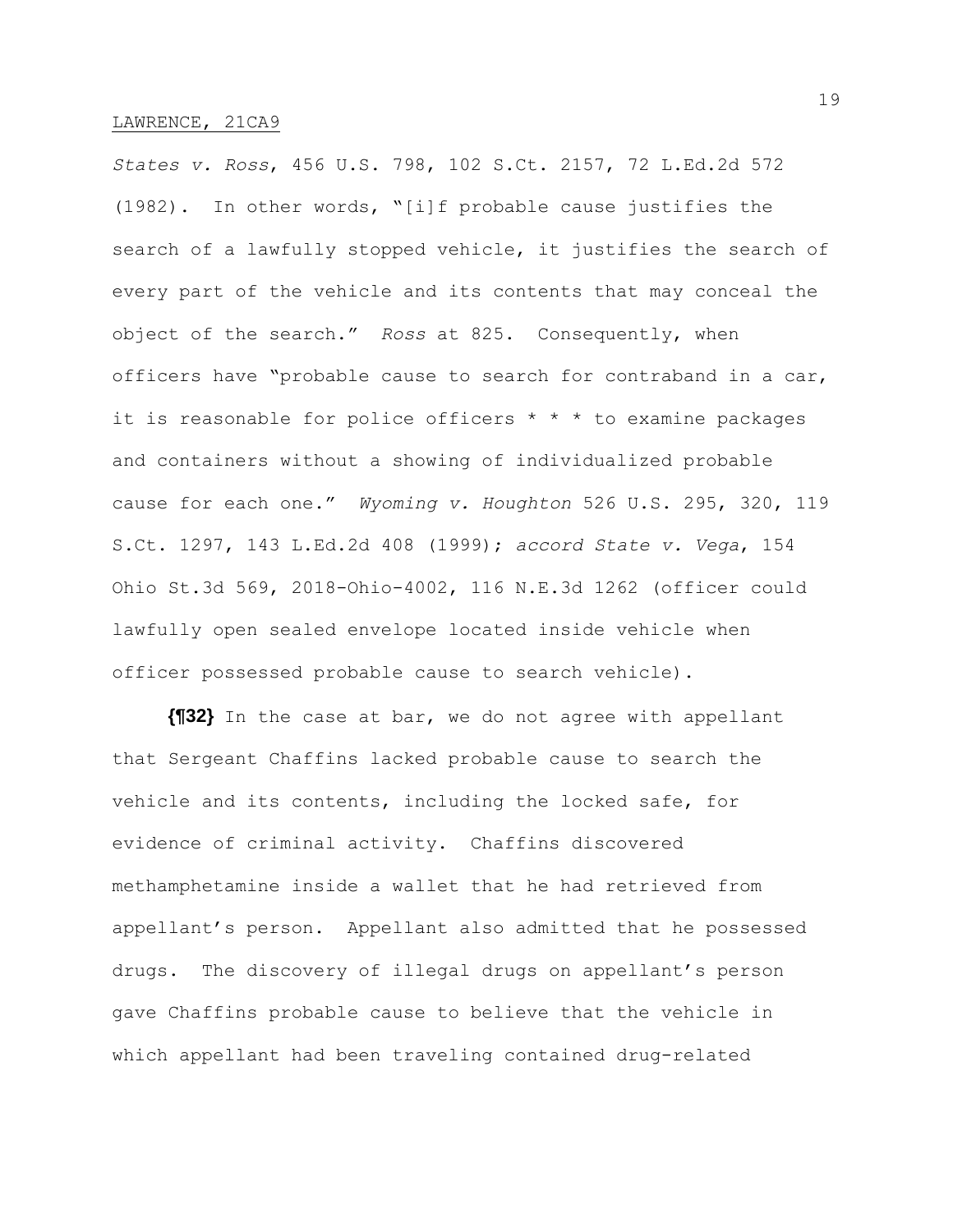evidence. Once Chaffins obtained probable cause to search the vehicle, he could lawfully search the entire vehicle and any place where evidence could be concealed, including the locked safe. The trial court did not, therefore, err by overruling appellant's motion to suppress evidence.

**{¶33}** Accordingly, based upon the foregoing reasons, we overrule appellant's second assignment of error.

### III

**{¶34}** In his third assignment of error, appellant asserts that his second-degree-felony aggravated drug possession conviction is against the manifest weight of the evidence. Appellant does not dispute that he possessed methamphetamine, but instead disputes the precise amount of methamphetamine that he possessed. Appellant contends that the greater weight of the evidence shows that he possessed less than 15 grams of methamphetamine and, thus, he is not guilty of second-degreefelony aggravated drug possession. Appellant instead suggests that the evidence supports a conviction for third-degree-felony aggravated drug possession.

**{¶35}** We observe that the "question to be answered when a manifest-weight issue is raised is whether 'there is substantial evidence upon which a jury could reasonably conclude that all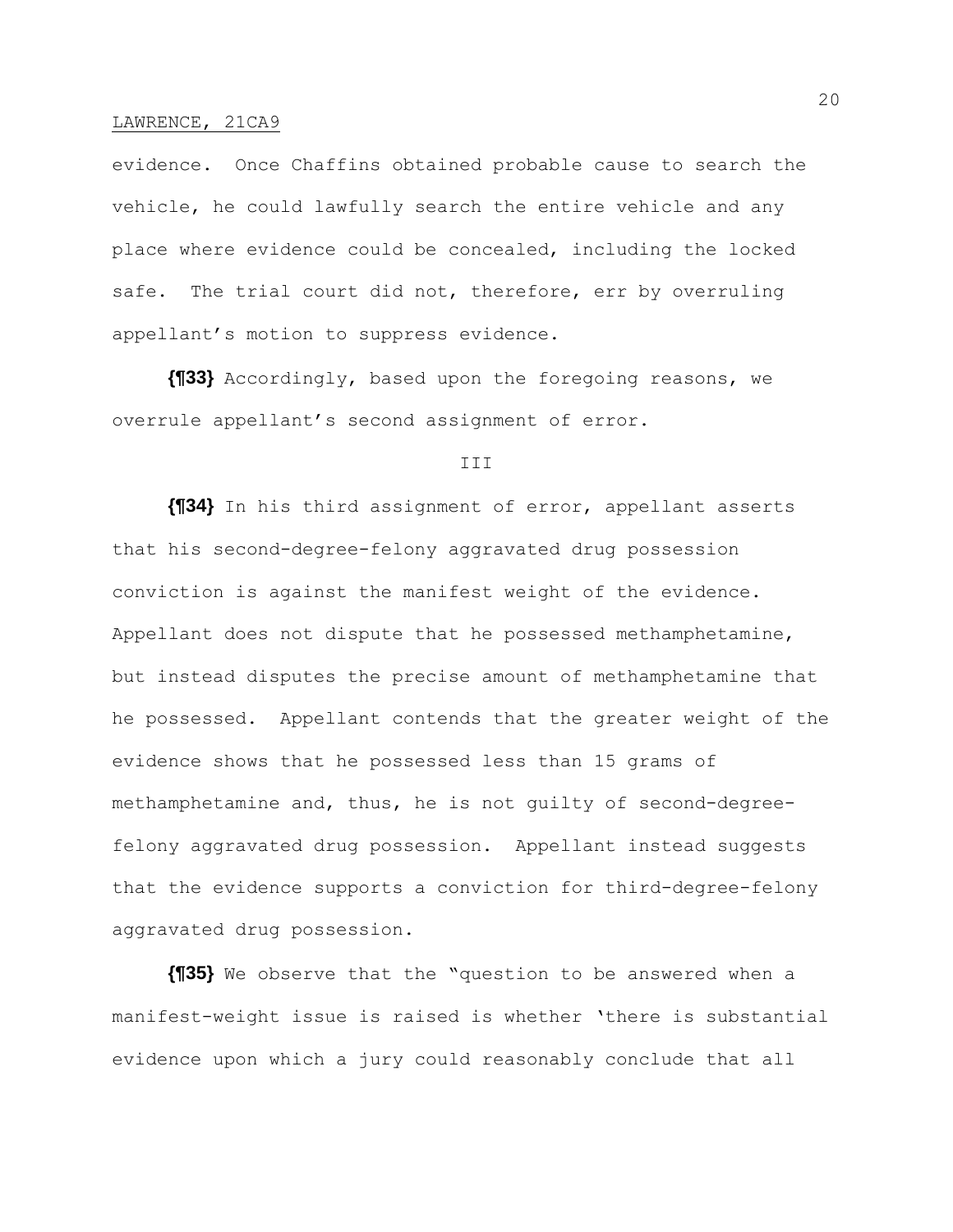the elements have been proved beyond a reasonable doubt.'" *State v. Leonard*, 104 Ohio St.3d 54, 2004-Ohio-6235, 818 N.E.2d 229, ¶ 81, quoting *State v. Getsy*, 84 Ohio St.3d 180, 193–194, 702 N.E.2d 866 (1998), citing *State v. Eley*, 56 Ohio St.2d 169, 383 N.E.2d 132 (1978), syllabus. A court that is considering a manifest-weight challenge must "'review the entire record, weigh the evidence and all reasonable inferences, and consider the credibility of witnesses.'" *State v. Beasley*, 153 Ohio St.3d 497, 2018-Ohio-493, 108 N.E.3d 1028, ¶ 208, quoting *State v. McKelton*, 148 Ohio St.3d 261, 2016-Ohio-5735, 70 N.E.3d 508, ¶ 328; *accord State v. Hundley*, 162 Ohio St.3d 509, 2020-Ohio-3775, 166 N.E.3d 1066, ¶ 80. The reviewing court must bear in mind, however, that credibility generally is an issue for the trier of fact to resolve. *State v. Issa*, 93 Ohio St.3d 49, 67, 752 N.E.2d 904 (2001); *State v. Murphy*, 4th Dist. Ross No. 07CA2953, 2008-Ohio-1744, ¶ 31. "'Because the trier of fact sees and hears the witnesses and is particularly competent to decide "whether, and to what extent, to credit the testimony of particular witnesses," we must afford substantial deference to its determinations of credibility.'" *Barberton v. Jenney*, 126 Ohio St.3d 5, 2010-Ohio-2420, 929 N.E.2d 1047, ¶ 20, quoting *State v. Konya*, 2nd Dist. Montgomery No. 21434, 2006-Ohio-6312,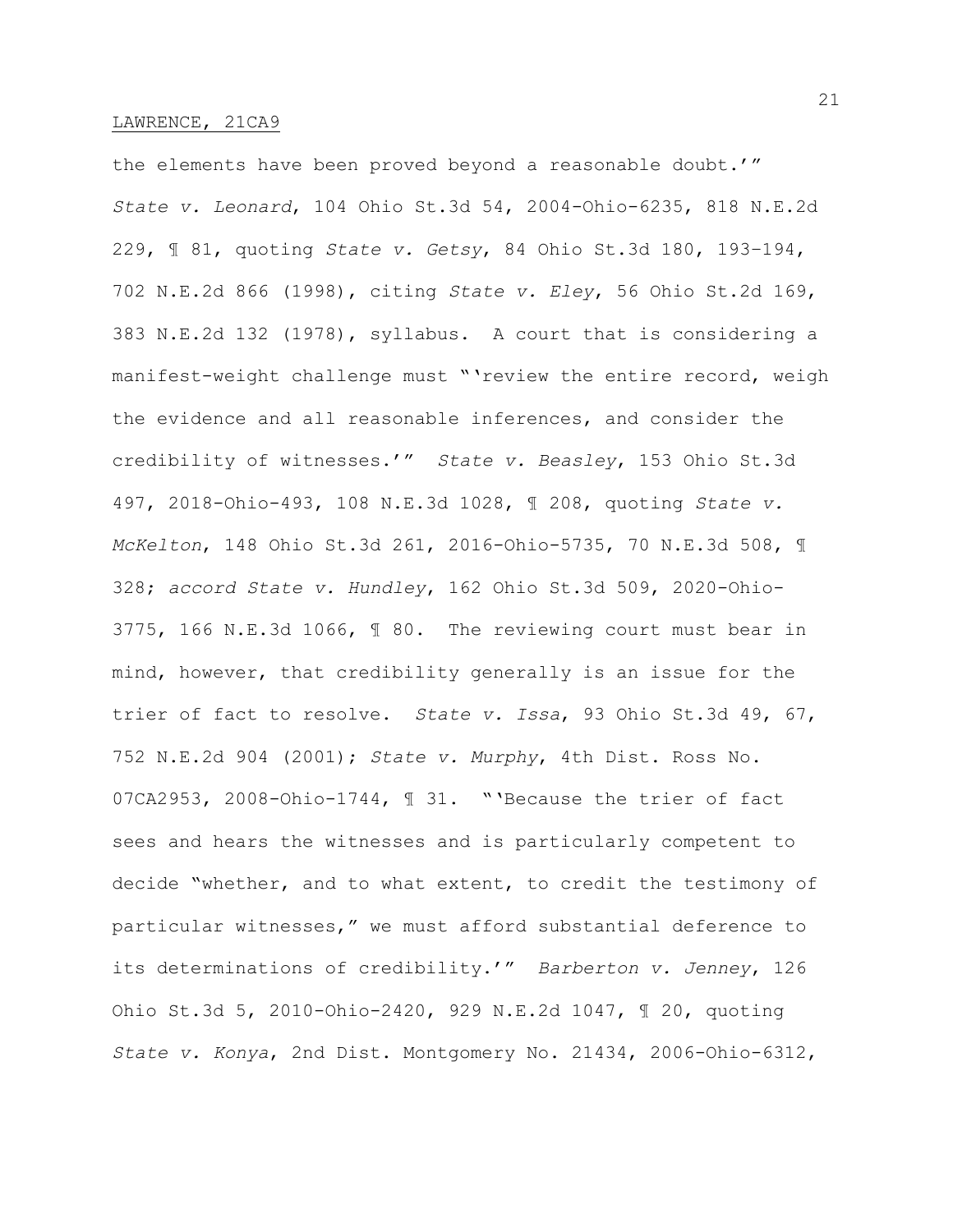¶ 6, quoting *State v. Lawson*, 2nd Dist. Montgomery No. 16288 (Aug. 22, 1997). As the court in *Eastley v. Volkman*, 132 Ohio St.3d 328, 2012-Ohio-2179, 972 N.E.2d 517, explained:

"'[I]n determining whether the judgment below is manifestly against the weight of the evidence, every reasonable intendment and every reasonable presumption must be made in favor of the judgment and the finding of facts. \* \* \*

If the evidence is susceptible of more than one construction, the reviewing court is bound to give it that interpretation which is consistent with the verdict and judgment, most favorable to sustaining the verdict and judgment.'"

*Id.* at ¶ 21, quoting *Seasons Coal Co., Inc. v. Cleveland*, 10 Ohio St.3d 77, 80, 461 N.E.2d 1273 (1984), fn.3, quoting 5 Ohio Jurisprudence 3d, Appellate Review, Section 60, at 191–192 (1978). Thus, an appellate court will generally leave the issues of weight and credibility of the evidence to the fact finder, as long as a rational basis exists in the record for its decision. *State v. Picklesimer*, 4th Dist. Pickaway No. 11CA9, 2012-Ohio-1282, ¶ 24; *accord State v. Howard*, 4th Dist. Ross No. 07CA2948, 2007-Ohio-6331, ¶ 6 ("We will not intercede as long as the trier of fact has some factual and rational basis for its determination of credibility and weight.").

**{¶36}** Consequently, if the prosecution presented substantial credible evidence upon which the trier of fact reasonably could conclude, beyond a reasonable doubt, that the essential elements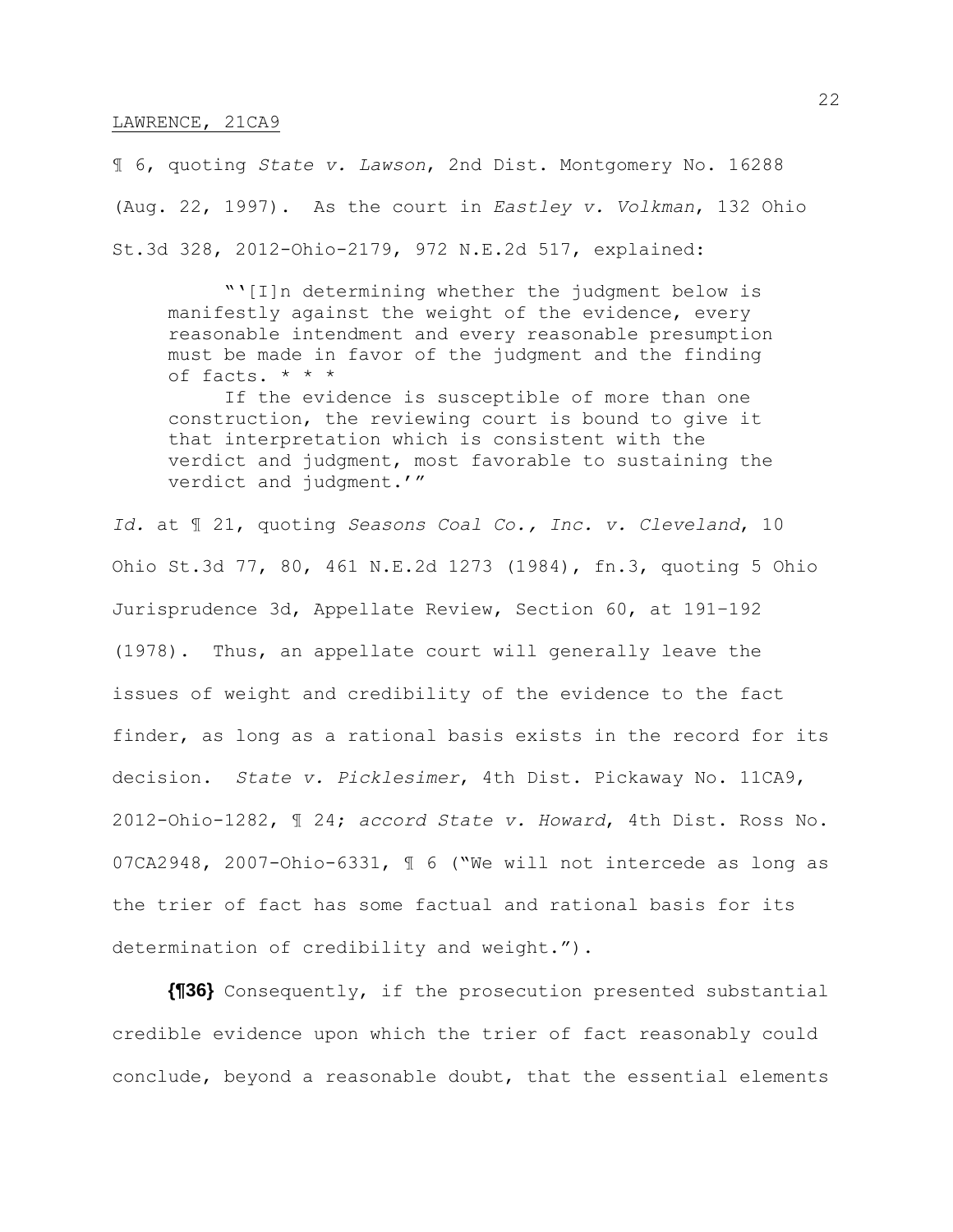of the offense had been established, the judgment of conviction is not against the manifest weight of the evidence. *E.g., Eley*; *accord Eastley* at ¶ 12, quoting *Thompkins*, 78 Ohio St.3d at 387, quoting Black's Law Dictionary 1594 (6th ed.1990) (a judgment is not against the manifest weight of the evidence when "'"the greater amount of credible evidence"'" supports it). A court may reverse a judgment of conviction only if it appears that the fact-finder, when it resolved the conflicts in evidence, "'clearly lost its way and created such a manifest miscarriage of justice that the conviction must be reversed and a new trial ordered.'" *Thompkins*, 78 Ohio St.3d at 387, quoting *State v. Martin*, 20 Ohio App.3d 172, 175, 485 N.E.2d 717 (1st Dist.1983); *accord McKelton* at ¶ 328. A reviewing court should find a conviction against the manifest weight of the evidence only in the "'exceptional case in which the evidence weighs heavily against the conviction.'" *Thompkins*, 78 Ohio St.3d at 387, quoting *Martin*, 20 Ohio App.3d at 175; *accord State v. Clinton*, 153 Ohio St.3d 422, 2017-Ohio-9423, 108 N.E.3d 1, ¶ 166; *State v. Lindsey*, 87 Ohio St.3d 479, 483, 721 N.E.2d 995 (2000). We additionally note that "a verdict is not against the manifest weight of the evidence simply because the fact-finder opts to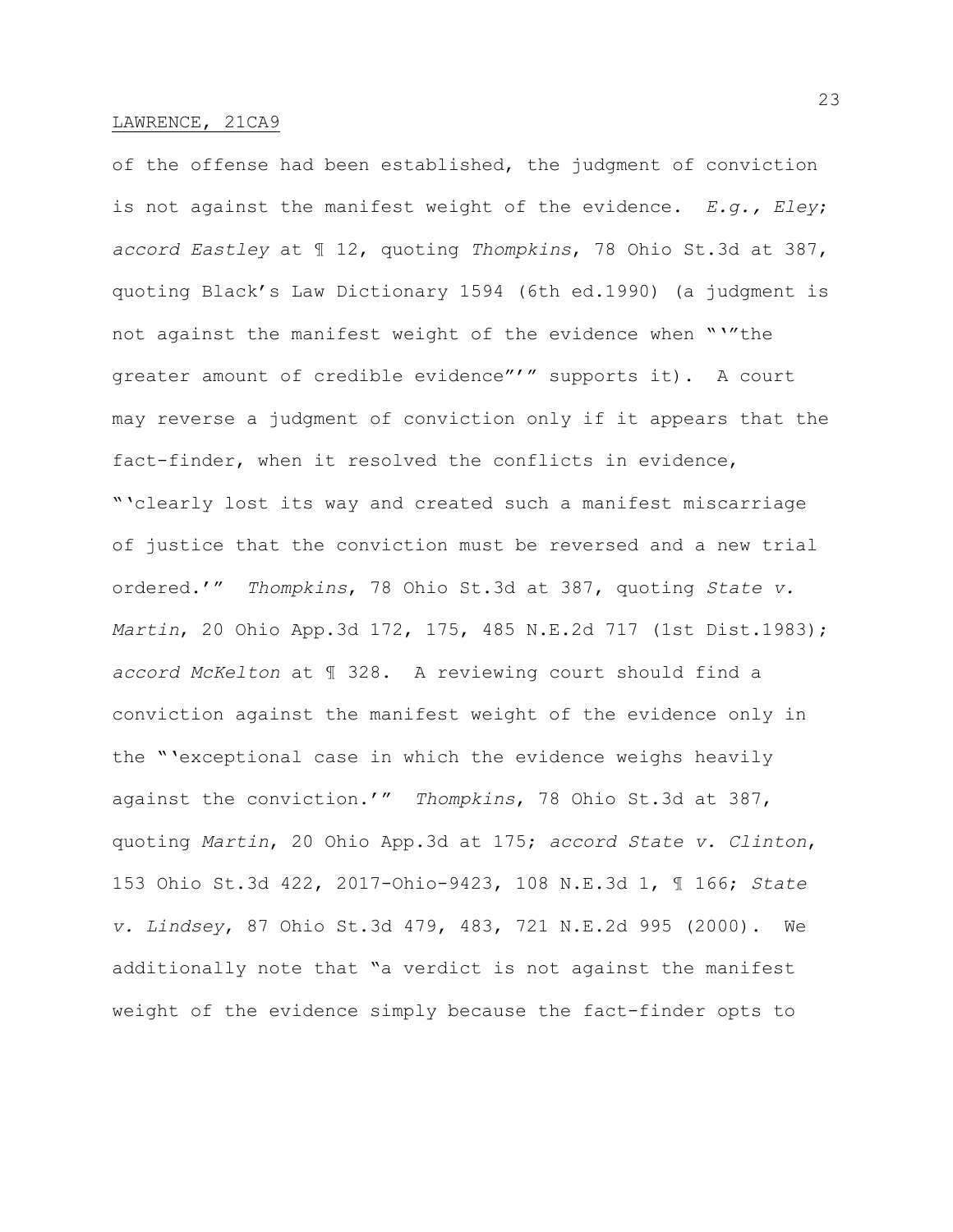believe the state's witnesses." *State v. Donohue*, 4th Dist. Ross No. 18CA3637, 2018-Ohio-4819, ¶ 20.

**{¶37}** In the case sub judice, R.C. 2925.11(A) contains the essential elements of the offense at issue, possession of drugs. The statute states: "No person shall knowingly obtain, possess, or use a controlled substance \* \* \*."

**{¶38}** R.C. 2925.11(C)(1)(c) further provides that a person who knowingly obtains, possesses, or uses a schedule II controlled substance, like methamphetamine, is guilty of seconddegree-felony aggravated drug possession when "the amount of the drug involved equals or exceeds five times the bulk amount but is less than fifty times the bulk amount." R.C. 925.11(C)(1)(b) states that aggravated drug possession is a third-degree felony if the amount of drug involved equals or exceeds bulk amount but is less than five times bulk amount.

**{¶39}** In the case at bar, the state presented evidence that appellant possessed an amount of methamphetamine that equals or exceeds five times the bulk amount. Taylor testified that five times bulk amount is 15 grams and that appellant possessed a total of 16.33 grams of methamphetamine. Appellant contends, however, that his testimony shows that he possessed less than 15 grams of methamphetamine. At trial, appellant (1) denied that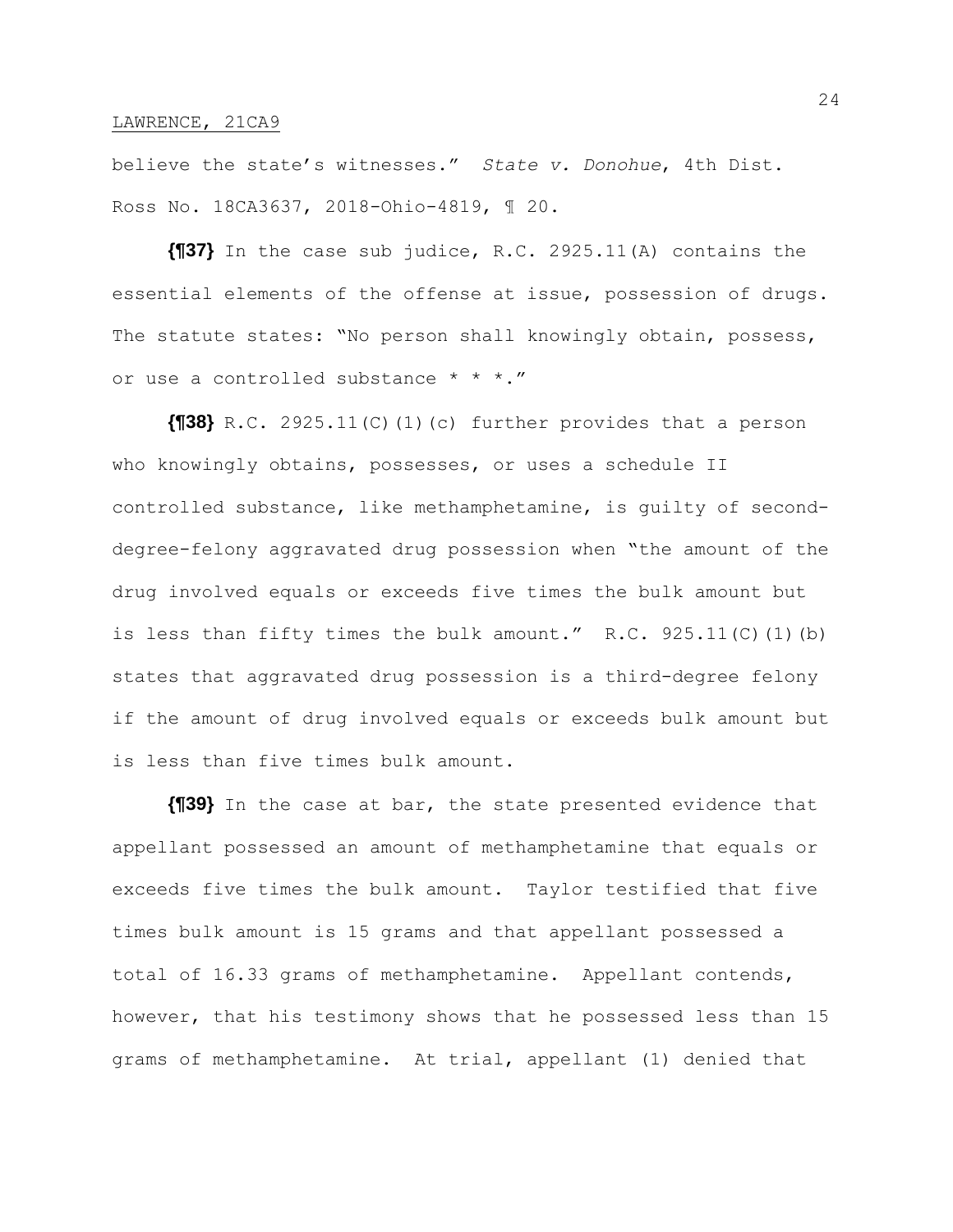he possessed the bag of methamphetamine located on the jail floor, and (2) testified that the methamphetamine discovered in his vehicle weighed less than 15 grams. Appellant stated that the methamphetamine had been weighed when purchased and weighed only 14.7 grams.

**{¶40}** Even if for purposes of argument, we agreed with appellant that the evidence fails to support a finding that he possessed the 1.10 grams of methamphetamine on the jailhouse floor, the state nevertheless presented substantial, competent and credible evidence that the remaining two bags weighed 15 grams or more. Taylor testified that she weighed the bags that Sergeant Chaffins found in the safe located within appellant's vehicle and one bag contained 3.41 grams of methamphetamine and the other contained 11.82 grams of methamphetamine. The combined weight of methamphetamine totals 15.23 grams. Taylor's testimony, therefore, supports a finding that appellant possessed more than five times the bulk amount.

**{¶41}** We recognize that appellant testified that he purchased 14.7 grams of methamphetamine and his claim that he did not possess more than 15 grams of methamphetamine. The jury, however, was in the best position to assess witness credibility and not obligated to believe appellant's testimony.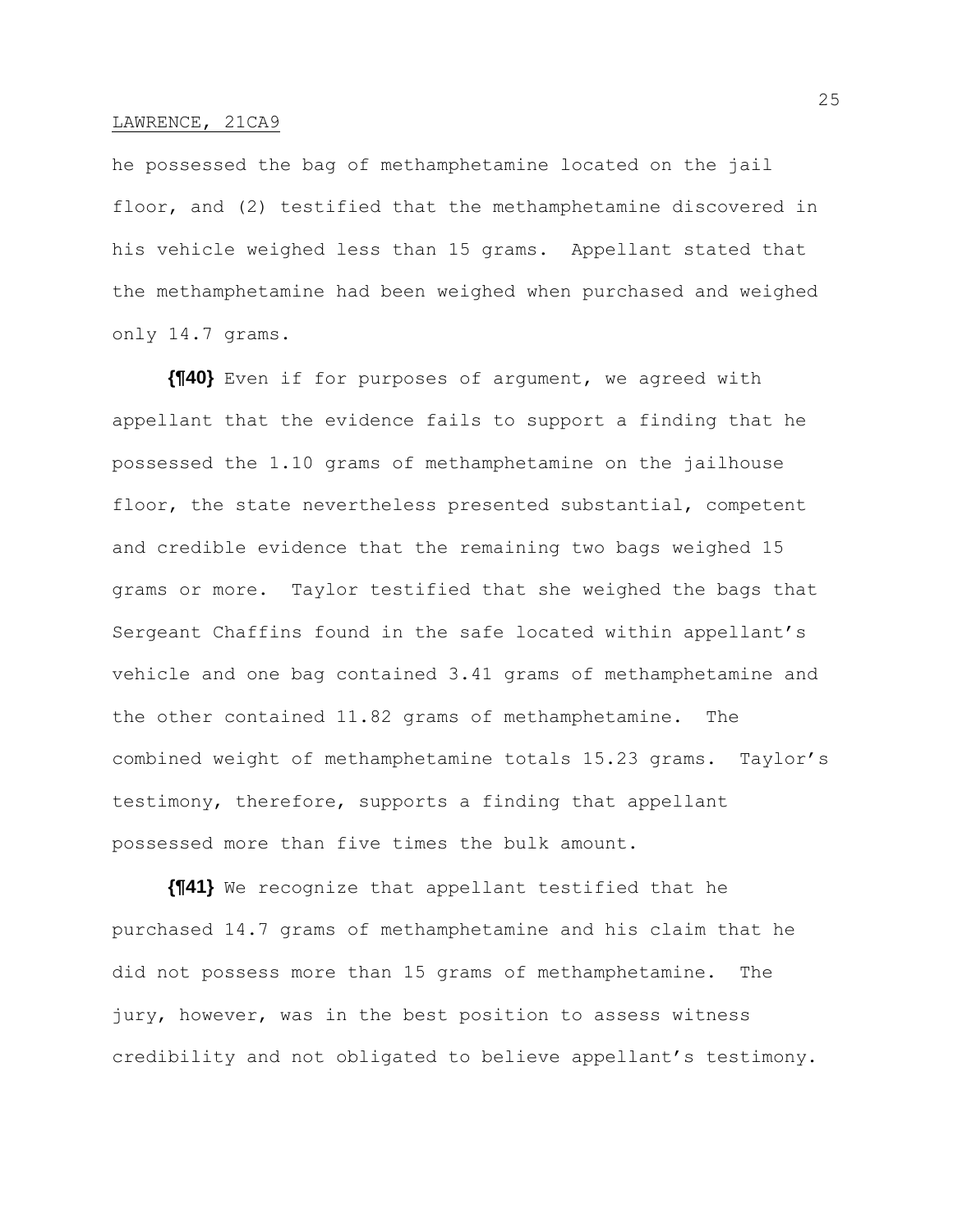The jury obviously chose to believe Taylor's testimony and we cannot conclude that the jury lost its way. A trier of fact is free to believe all, part or none of the testimony from any witness who appears before the trier of fact. Consequently, after our review we do not believe that appellant's conviction for second-degree-felony aggravated drug possession is against the manifest weight of the evidence.

**{¶42}** Accordingly, based upon the foregoing reasons, we overrule appellant's third assignment of error and affirm the trial court's judgment.

# JUDGMENT AFFIRMED.